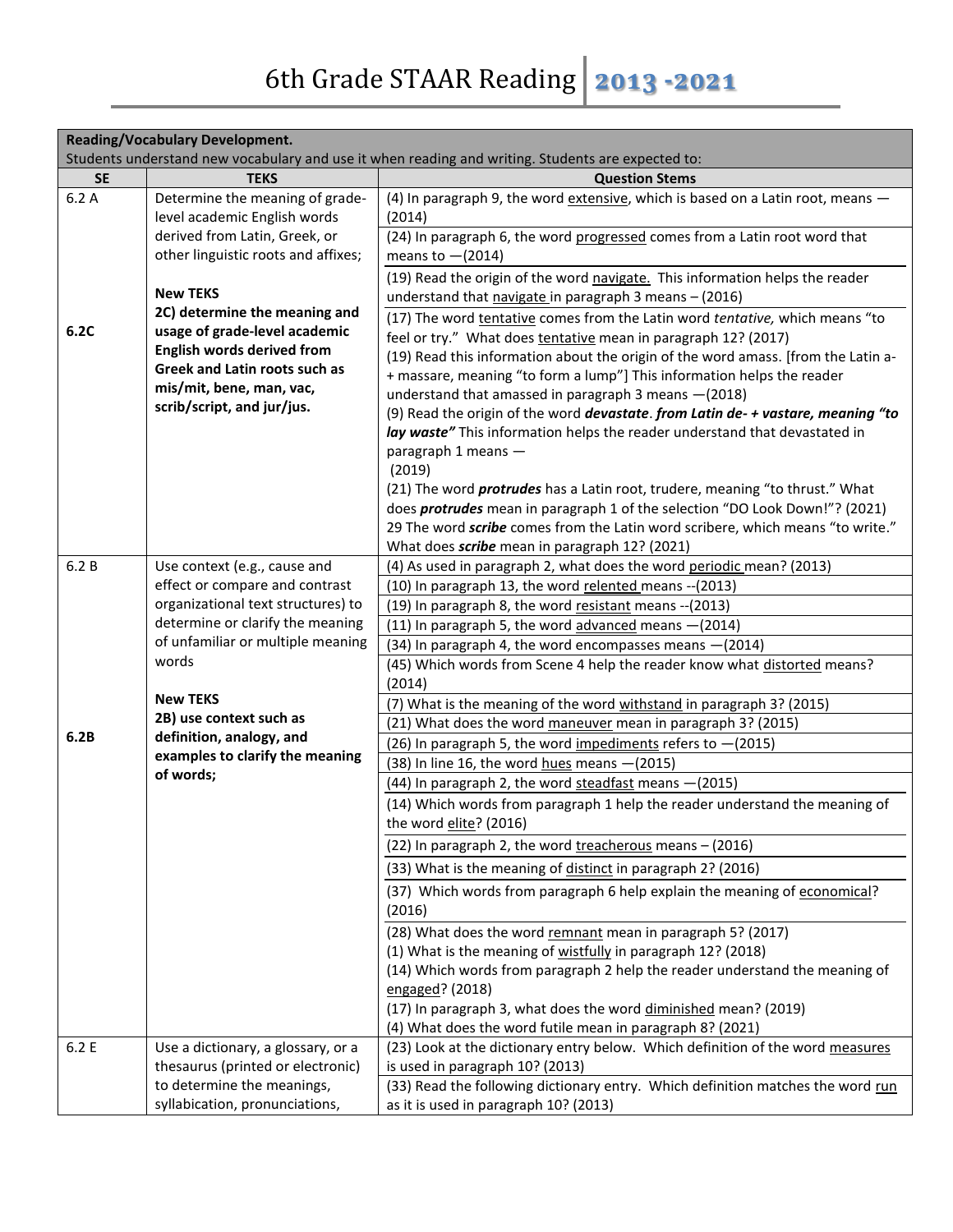|           | alternate word choices, and parts                                                                                                | (44) Look at the dictionary entry below. Which definition best fits the way the                       |  |  |
|-----------|----------------------------------------------------------------------------------------------------------------------------------|-------------------------------------------------------------------------------------------------------|--|--|
|           | of speech of words.                                                                                                              | word remote is used in paragraph 9? (2013)                                                            |  |  |
|           |                                                                                                                                  | (29) Read the dictionary entry below.                                                                 |  |  |
|           | <b>New TEKS</b>                                                                                                                  | Which definition matches the meaning of raise in paragraph 2? (2014)                                  |  |  |
|           | 2A) use print or digital resources                                                                                               | (15) Read the dictionary entry below.                                                                 |  |  |
|           | to determine the meaning,                                                                                                        | Which definition best matches the meaning of bear as it is used in paragraph 19?                      |  |  |
| 6.2A      | syllabication, pronunciation,                                                                                                    | (2015)                                                                                                |  |  |
|           | word origin, and part of speech;                                                                                                 | (5) Read this dictionary entry. Which definition of the word compound is used in                      |  |  |
|           |                                                                                                                                  |                                                                                                       |  |  |
|           |                                                                                                                                  | paragraph 6? (2016)                                                                                   |  |  |
|           |                                                                                                                                  | (6) Read the dictionary entry for the word violate. Which definition most closely                     |  |  |
|           |                                                                                                                                  | matches the way the word violated is used in paragraph 24?                                            |  |  |
|           |                                                                                                                                  | (26) Read the dictionary entry. Which definition best matches the meaning of                          |  |  |
|           |                                                                                                                                  | jewel as it is used in paragraph 8? (2017)                                                            |  |  |
|           |                                                                                                                                  | (34) Read the dictionary entry for the word credit. [credit \ kre-dit\ v 1. to                        |  |  |
|           |                                                                                                                                  | believe something such as a report 2. to assign responsibility to someone or                          |  |  |
|           |                                                                                                                                  | something 3. to add money to an account 4. to award a passing mark or grade in                        |  |  |
|           |                                                                                                                                  | school] Which definition best matches the way the word credited is used in                            |  |  |
|           |                                                                                                                                  | paragraph 6? (2018)                                                                                   |  |  |
|           |                                                                                                                                  |                                                                                                       |  |  |
|           |                                                                                                                                  | (3) Read the dictionary entry.                                                                        |  |  |
|           |                                                                                                                                  | Which definition most closely matches the way the word capture is used in                             |  |  |
|           |                                                                                                                                  | paragraph 2? (2019)                                                                                   |  |  |
|           |                                                                                                                                  | (31) Read this dictionary entry.                                                                      |  |  |
|           |                                                                                                                                  | brilliant \'bril-yant\ adj 1. showing great intelligence 2. vivid in appearance 3.                    |  |  |
|           |                                                                                                                                  | full of light 4. excellent or superior in performance                                                 |  |  |
|           |                                                                                                                                  | Which definition best matches the way the word brilliant is used in line 4? (2019)                    |  |  |
|           |                                                                                                                                  | (8) Read the dictionary entry for the word <b>bolt</b> . [bolt \'bolt\ v 1. to break away             |  |  |
|           |                                                                                                                                  | from control 2. to stop participating in an activity 3. to run off 4. to move                         |  |  |
|           |                                                                                                                                  | suddenly or rapidly] Which definition best matches the way the word bolts is                          |  |  |
|           |                                                                                                                                  | used in line 15? (2021)                                                                               |  |  |
|           | Reading/Comprehension of Literary Text/Theme and Genre.                                                                          |                                                                                                       |  |  |
|           | Students analyze, make inferences and draw conclusions about theme and genre in different cultural, historical, and contemporary |                                                                                                       |  |  |
|           |                                                                                                                                  | contexts and provide evidence from the text to support their understanding. Students are expected to: |  |  |
| <b>SE</b> | <b>TEKS</b>                                                                                                                      | <b>Question Stems</b>                                                                                 |  |  |
| 6.3       | Students analyze, make                                                                                                           | (35) What is the central message the author presents in this selection? (2013)                        |  |  |
| Fig 19 D  | inferences and draw                                                                                                              | (41) The main theme of this selection is that $-(2015)$                                               |  |  |
|           | conclusions about theme and                                                                                                      |                                                                                                       |  |  |
|           | genre in different cultural,                                                                                                     | (8) What lesson did the author learn while living in India? (2016)                                    |  |  |
|           |                                                                                                                                  | (9) Which statement expresses a main theme of the play? (2017)                                        |  |  |
|           | historical, and contemporary                                                                                                     | (31) From the speaker's experience, the reader can learn that $-$ (2017)                              |  |  |
|           | contexts and provide evidence                                                                                                    | (11) From the speaker's experience, the reader can learn that $-(2018)$                               |  |  |
|           | from the text to support their                                                                                                   | (13) How does the poet develop the theme of this poem? (2018)                                         |  |  |
|           | understanding.                                                                                                                   | (18) The organization of paragraphs 1 and 2 contributes to the author's main idea                     |  |  |
|           |                                                                                                                                  | by $-(2019)$                                                                                          |  |  |
|           | <b>New TEKS</b>                                                                                                                  | (19) What is one message the author conveys in the selection? (2019)                                  |  |  |
| 6.5F      | (5) Comprehension skills:                                                                                                        |                                                                                                       |  |  |
|           | listening, speaking, reading,                                                                                                    |                                                                                                       |  |  |
|           | writing, and thinking using                                                                                                      |                                                                                                       |  |  |
|           | multiple texts. The student                                                                                                      |                                                                                                       |  |  |
|           | uses metacognitive skills to                                                                                                     |                                                                                                       |  |  |
|           | both develop and deepen                                                                                                          |                                                                                                       |  |  |
|           | comprehension of                                                                                                                 |                                                                                                       |  |  |
|           | increasingly complex texts.                                                                                                      |                                                                                                       |  |  |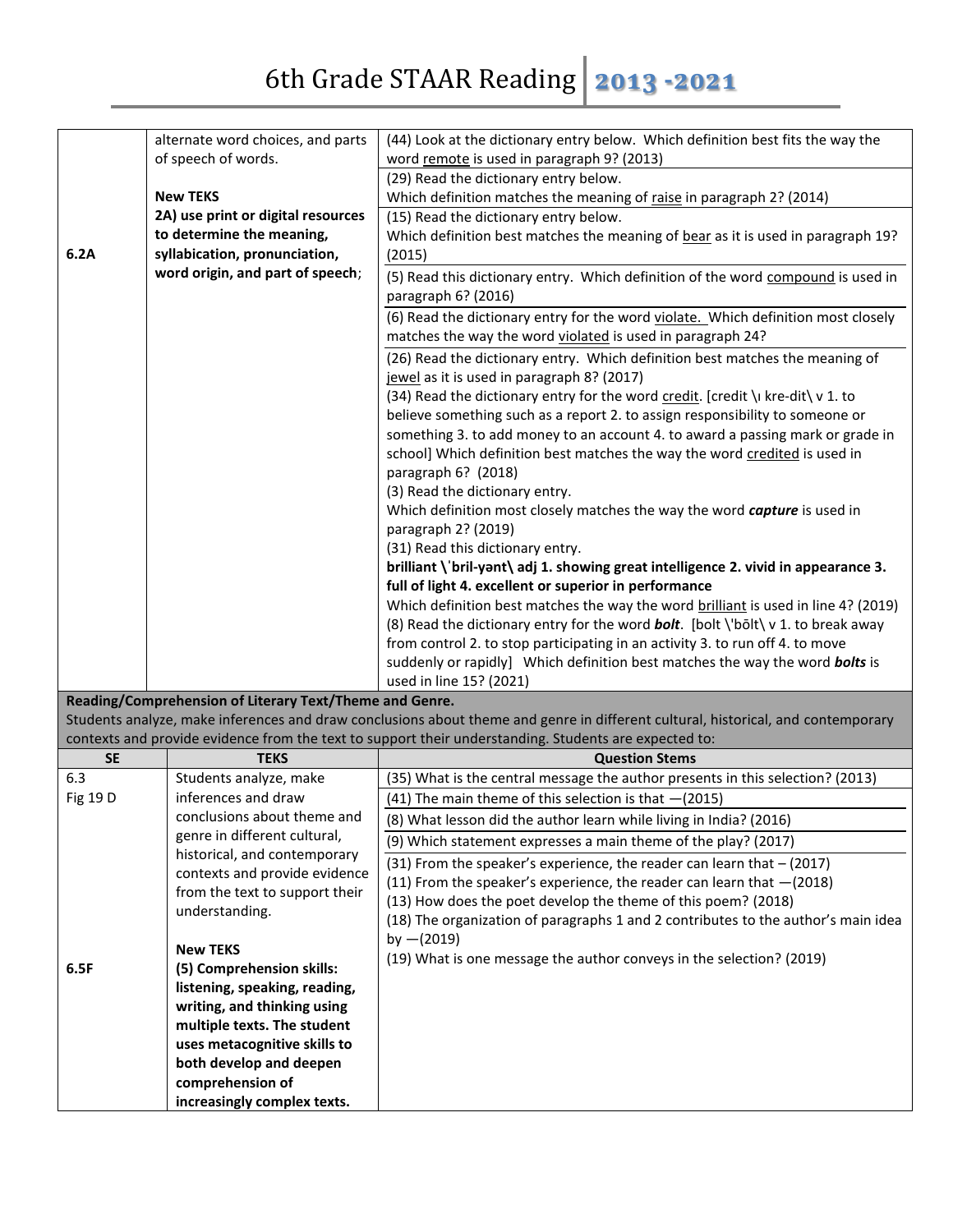## 6th Grade STAAR Reading **2013 -2021**

| The student is expected to:                                                                                                                  |  |
|----------------------------------------------------------------------------------------------------------------------------------------------|--|
| (F) make inferences and use                                                                                                                  |  |
| evidence to support                                                                                                                          |  |
| understanding;                                                                                                                               |  |
| 6.3 A<br>Infer the implicit theme of a<br>(9) What is one message the author conveys in the story? (2013)                                    |  |
| work of fiction, distinguishing<br>(6) Which sentence from the story best expresses its theme? (2018)                                        |  |
| theme from topic<br>(29) What is the primary theme of the story? (2018)                                                                      |  |
| (2) What is the main theme of the story? (2019)<br><b>New TEKS</b><br>35 What is the main message of the poem? (2021)                        |  |
| 7A) infer multiple themes                                                                                                                    |  |
| within and across texts using<br>6.7A                                                                                                        |  |
| text evidence;                                                                                                                               |  |
| Reading/Comprehension of Literary Text/Poetry.                                                                                               |  |
| Students understand, make inferences and draw conclusions about the structure and elements of poetry and provide evidence from               |  |
| text to support their understanding. Students are expected to:                                                                               |  |
| <b>SE</b><br><b>TEKS</b><br><b>Question Stems</b>                                                                                            |  |
| (25) In line 24, why does the speaker say that he found "sweetness and pride" in<br>6.4<br>Students understand, make                         |  |
| inferences and draw<br>Fig 19 D<br>the first tomato? (2013)                                                                                  |  |
| conclusions about the<br>(26) Stanza 4 is important to the poem because it shows -- (2013)                                                   |  |
| structure and elements of<br>(28) The poet organizes the poem by --- (2013)                                                                  |  |
| poetry and provide evidence<br>(29) Which line from the poem presents a problem that the speaker cannot                                      |  |
| from text to support their<br>control? (2013)                                                                                                |  |
| understanding<br>(19) Which line from the poem suggests that people in covered wagons                                                        |  |
| experienced the conditions of the land? (2014)                                                                                               |  |
| <b>New TEKS</b><br>(20) The poet organizes the poem as she does in order to $-(2014)$                                                        |  |
| 6.5F<br>(5) Comprehension skills:<br>(21) Why does the poet include stanzas 3 and 4? (2014)                                                  |  |
| listening, speaking, reading,<br>(22) The poet suggests that pioneers had to $-(2014)$                                                       |  |
| writing, and thinking using<br>(23) The poet includes the pilot's statement in stanza 1 in order to $-(2014)$<br>multiple texts. The student |  |
| (35) What does the poet suggest about the tree in lines 24 through 30? (2015)<br>uses metacognitive skills to                                |  |
| (37) Which word best describes the speaker's attitude toward the tree? (2015)<br>both develop and deepen                                     |  |
| (39) Why are the first and third lines of the poem echoed in the last stanza?<br>comprehension of                                            |  |
| (2015)<br>increasingly complex texts.                                                                                                        |  |
| (25) The poet includes stanzas 1 through 3 most likely to $-$ (2016)<br>The student is expected to:                                          |  |
| (26) Which lines from the poem best express the speaker's anticipation of a<br>(F) make inferences and use                                   |  |
| future event? (2016)<br>evidence to support                                                                                                  |  |
| (30) The poet begins the last three stanzas with the word "I" in order to $-$ (2017)<br>understanding;                                       |  |
| (33) Which line from the poem best suggests that the speaker feels a sense of                                                                |  |
| 6.6(C) use text evidence to<br>happiness bout having the desk? (2017)                                                                        |  |
| support an appropriate<br>(8) What is the most likely reason the poet uses exclamation points in the third                                   |  |
| response<br>stanza? (2018)                                                                                                                   |  |
| (10) Read lines 23 and 24 of the poem. ["You are so big! My big boy!" And I laugh                                                            |  |
| and stand on my toes to be even bigger.] These lines are included to suggest that                                                            |  |
| the speaker $-(2018)$<br>(12) By including Abuelita's dialogue in the poem, the poet is able to $-$ (2018)                                   |  |
| (30) In stanza 3, the phrase "Everywhere there is music" indicates that the                                                                  |  |
| speaker $-(2019)$                                                                                                                            |  |
| (32) Throughout the poem, the rain forest is presented as a place that is $-$ (2019)                                                         |  |
|                                                                                                                                              |  |
|                                                                                                                                              |  |
| (33) The poem's structure helps the reader -(2019)<br>(34) Read this line from the poem.                                                     |  |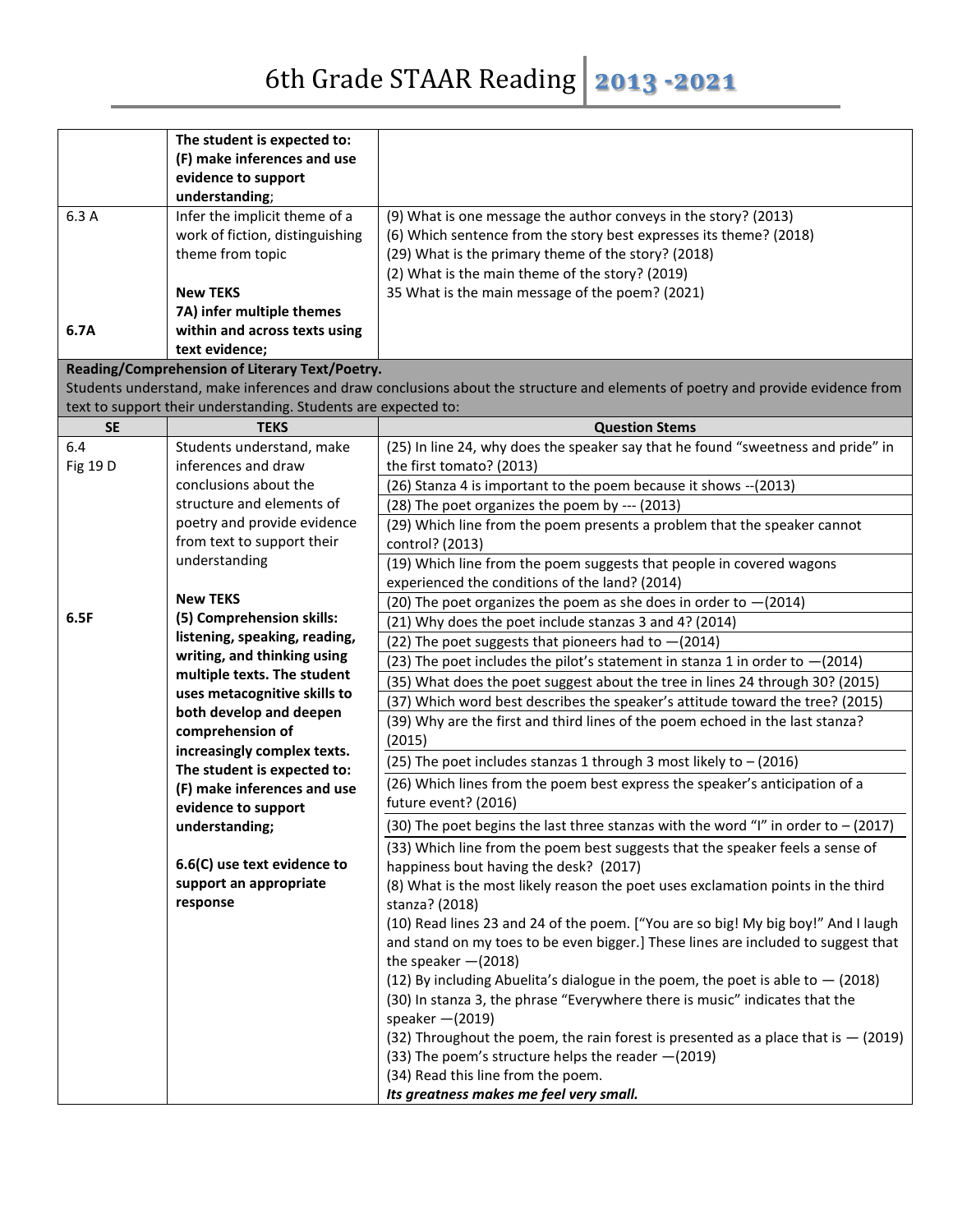|                  |                                                             | This line helps the reader understand that the speaker $-$ (2019)                                                             |
|------------------|-------------------------------------------------------------|-------------------------------------------------------------------------------------------------------------------------------|
|                  |                                                             | (36) What do lines 9 and 10 suggest about Gabby? (2021)                                                                       |
|                  |                                                             | (37) At the end of the poem, the description "bringing daydreams in for a                                                     |
|                  |                                                             | landing" most likely refers to $-(2021)$                                                                                      |
|                  |                                                             | (40) The teacher "keeps an eye on" Gabby because he - (2021)                                                                  |
| 6.4 A            | Explain how figurative                                      | (27) Read these lines from the poem. [I felt beaten splashing out to see / How                                                |
|                  | language (e.g.,                                             | little garden was left to me.]                                                                                                |
|                  | personification, metaphors,                                 | The poet uses these lines to show that the speaker feels -- (2013)                                                            |
|                  | similes, hyperbole)                                         | (36) Which lines from the poem suggest that the tree deserves respect? (2015)                                                 |
|                  | contributes to the meaning of                               | (40) Read lines 5 through 10 from the poem.                                                                                   |
|                  | a poem                                                      | The poet uses personification in these lines most likely to show that the tree $-$                                            |
|                  |                                                             | (2015)                                                                                                                        |
|                  | <b>New TEKS</b>                                             |                                                                                                                               |
|                  |                                                             | (24) Read lines 6 and 7 from the poem. The poet uses the simile in these lines to                                             |
|                  | (9) Author's purpose and                                    | $describe - (2016)$                                                                                                           |
| 6.9D             | craft: listening, speaking,                                 | (27) Why does the poet include a simile in line 22? (2016)                                                                    |
|                  | reading, writing, and thinking<br>using multiple texts. The | (34) The poet uses the last line of the poem to $-$ (2017)                                                                    |
| Instruction of   |                                                             | (9) Read lines 14 and 15 from the poem. [Painted yellow-white like a forgotten                                                |
| poetry is        | student uses critical inquiry                               | Easter egg, And cracked here and there like that same egg.] The poet includes                                                 |
| encompassed      | to analyze the authors'                                     | these similes most likely to $-$ (2018)                                                                                       |
| in SE 8(B).      | choices and how they                                        | (38) In lines 24 and 25, the poet uses personification most likely to emphasize                                               |
|                  | influence and communicate                                   | that successful people often -(2021)                                                                                          |
|                  | meaning within a variety of                                 | (39) Read lines 17 through 19. [Teacher taps his top lip like a door the right words                                          |
|                  | texts. The student analyzes                                 | are hiding behind.] What does the simile in these lines suggest about the                                                     |
|                  | and applies author's craft                                  | teacher? (2021)                                                                                                               |
|                  | purposefully in order to                                    |                                                                                                                               |
|                  | develop his or her own                                      |                                                                                                                               |
|                  | products and performances.                                  |                                                                                                                               |
|                  | The student is expected to:                                 |                                                                                                                               |
|                  | (D) describe how the author's                               |                                                                                                                               |
|                  | use of figurative language                                  |                                                                                                                               |
|                  | such as metaphor and                                        |                                                                                                                               |
|                  | personification achieves                                    |                                                                                                                               |
|                  | specific purposes;                                          |                                                                                                                               |
|                  | Reading/Comprehension of Literary Text/Drama.               |                                                                                                                               |
|                  |                                                             | Students understand, make inferences and draw conclusions about the structure and elements of drama and provide evidence from |
|                  | text to support their understanding. Students               |                                                                                                                               |
| are expected to: |                                                             |                                                                                                                               |
| <b>SE</b>        | <b>TEKS</b>                                                 | <b>Question Stems</b>                                                                                                         |
| 6.5              | Students understand, make                                   | (42) Read this line from the play.                                                                                            |
| Fig 19 D         | inferences and draw                                         | What is the most likely purpose of this line? (2014)                                                                          |
|                  | conclusions about the                                       | (44) The servants' conversation in Scene 1 is important because it $-(2014)$                                                  |
|                  | structure and elements of                                   | (46) Why are the stage directions at the end of Scene 3 important? (2014)                                                     |
|                  | drama and provide evidence                                  | (47) What causes the emperor to realize he made a mistake?                                                                    |
|                  | from text to support their                                  |                                                                                                                               |
|                  | understanding.                                              |                                                                                                                               |
|                  |                                                             | (7) What does Jonathan's dialogue in Scene 1 suggest about him? (2017)                                                        |
|                  | <b>New TEKS</b>                                             | (10) From Scene 1 to Scene 2, the dialogue between Deanna and Jonathan                                                        |
|                  |                                                             | becomes more-(2017)                                                                                                           |

| 6.5F | <b>New TEKS</b><br>(5) Comprehension skills: | (10) From Scene 1 to Scene 2, the dialogue between Dealing and Jonathan<br>becomes more-(2017)     |
|------|----------------------------------------------|----------------------------------------------------------------------------------------------------|
|      | listening, speaking, reading,                | (11) How is the play's conflict resolved? (2017)                                                   |
|      | writing, and thinking using                  | (9) What is the underlying cause of Owner and Dog's disagreement? (2021)                           |
|      | multiple texts. The student                  | (10) How does the playwright indicate that Owner is surprised by Dog's ability to<br>speak? (2021) |
|      |                                              |                                                                                                    |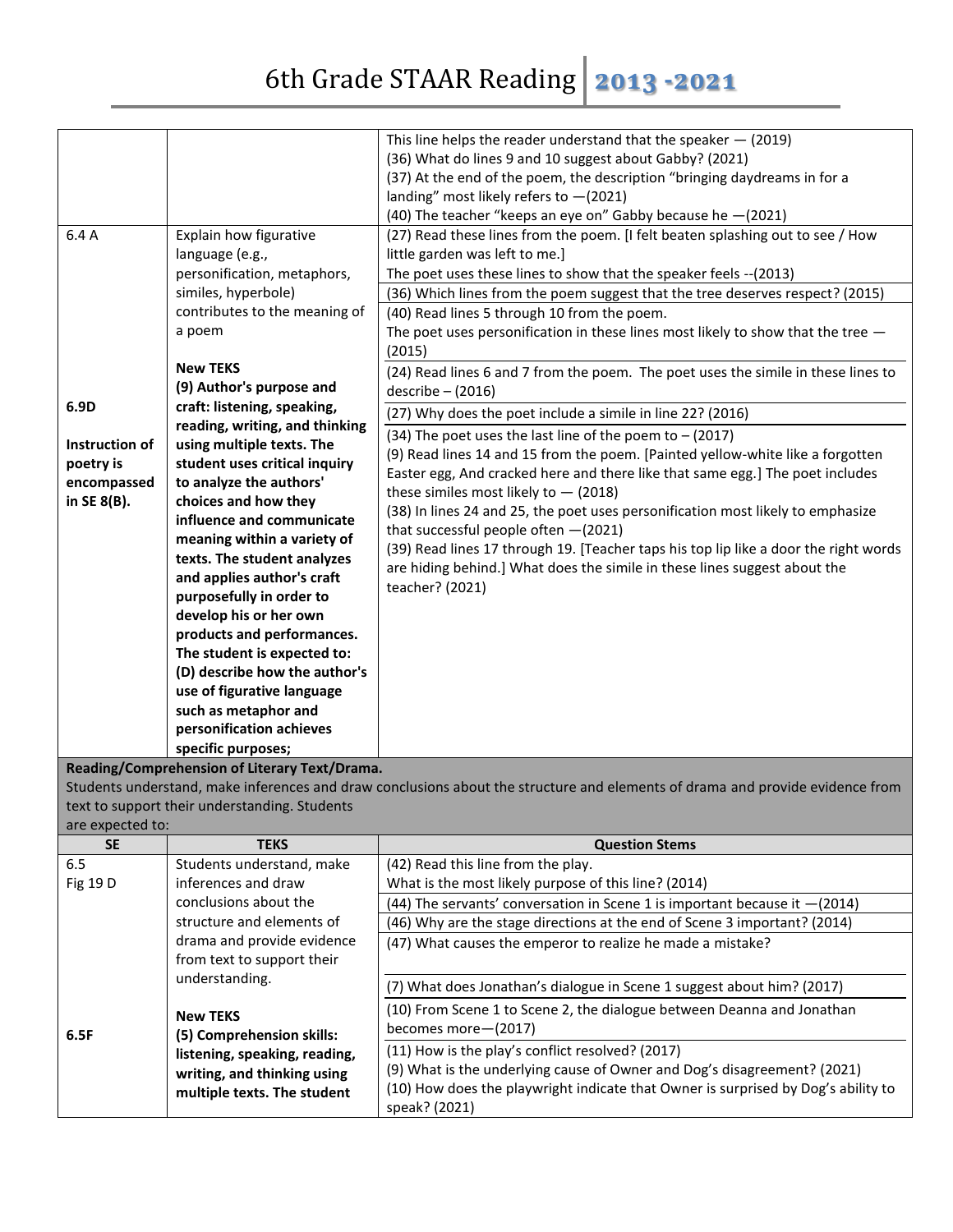|                 | uses metacognitive skills to                                   | (11) Read these sentences from line 4 and line 8. [OWNER: You have no idea how                                                  |
|-----------------|----------------------------------------------------------------|---------------------------------------------------------------------------------------------------------------------------------|
|                 | both develop and deepen                                        | good you've got it. (line 4) OWNER: That dog has no idea how good he's got it.                                                  |
|                 | comprehension of                                               | (line 8)] Which idea in the play does this dialogue help develop? (2021)                                                        |
|                 | increasingly complex texts.                                    | (12) How does the conversation between Owner and Dog lead to the play's                                                         |
|                 | The student is expected to:                                    | resolution? (2021)                                                                                                              |
|                 | (F) make inferences and use                                    | (13) What can the reader conclude about Owner in scene 1? (2021)                                                                |
|                 | evidence to support                                            |                                                                                                                                 |
|                 | understanding;                                                 |                                                                                                                                 |
|                 | 6.6(C) use text evidence to                                    |                                                                                                                                 |
|                 | support an appropriate                                         |                                                                                                                                 |
|                 | response                                                       |                                                                                                                                 |
|                 |                                                                |                                                                                                                                 |
|                 | <b>New TEKS</b>                                                |                                                                                                                                 |
|                 | Instruction of drama is                                        |                                                                                                                                 |
|                 | encompassed in SE 8(C).                                        |                                                                                                                                 |
| 6.5             | Summarize, paraphrase, and                                     | (43) What is the best summary of the play? (2014)                                                                               |
| <b>Fig 19 E</b> | synthesize texts in ways that                                  | (8) What is the best summary of Scene 1? (2017)                                                                                 |
|                 | maintain meaning and logical                                   |                                                                                                                                 |
|                 | order within a text and across                                 |                                                                                                                                 |
|                 | texts                                                          |                                                                                                                                 |
|                 | <b>New TEKS</b>                                                |                                                                                                                                 |
| 6.6D            | (6) Response skills: listening,                                |                                                                                                                                 |
|                 | speaking, reading, writing,                                    |                                                                                                                                 |
|                 | and thinking using multiple                                    |                                                                                                                                 |
|                 | texts. The student responds                                    |                                                                                                                                 |
|                 | to an increasingly challenging                                 |                                                                                                                                 |
|                 | variety of sources that are                                    |                                                                                                                                 |
|                 | read, heard, or viewed. The                                    |                                                                                                                                 |
|                 | student is expected to: (D)                                    |                                                                                                                                 |
|                 | paraphrase and summarize                                       |                                                                                                                                 |
|                 | texts in ways that maintain                                    |                                                                                                                                 |
|                 | meaning and logical order;                                     |                                                                                                                                 |
|                 | Reading/Comprehension of Literary Text/Fiction.                | Students understand, make inferences and draw conclusions about the structure and elements of fiction and provide evidence from |
|                 | text to support their understanding. Students are expected to: |                                                                                                                                 |
| <b>SE</b>       | <b>TEKS</b>                                                    | <b>Question Stems</b>                                                                                                           |
| 6.6             | Students understand, make                                      | (8) From Chloe's description of the fourth-grade students in paragraph 8, the                                                   |
| Fig 19 D        | inferences and draw                                            | reader can tell that Chloe -- (2013)                                                                                            |
|                 | conclusions about the                                          | (13) What can the reader conclude about Chloe's and Maneya's mentoring                                                          |
|                 | structure and elements of                                      | experiences? (2013)                                                                                                             |
|                 | fiction and provide evidence                                   | (14) In paragraphs 4 and 5, what does Chloe's conversation with Maneya reveal                                                   |
|                 | from text to support their                                     | about Chloe? (2013)                                                                                                             |
|                 | understanding                                                  | (17) Read the following sentence from paragraph 7. This sentence helps illustrate                                               |
|                 |                                                                | Chloe's -- (2013)                                                                                                               |
|                 | <b>New TEKS</b>                                                | (3) The description of the three sides of Sophie's personality helps the reader                                                 |
| 6.5F            | (5) Comprehension skills:                                      | understand her $-(2014)$                                                                                                        |
|                 | listening, speaking, reading,                                  | (5) The qualities Brian is described as having in paragraph 6 are most closely                                                  |
|                 | writing, and thinking using                                    | related to those associated with the $-(2014)$                                                                                  |
|                 | multiple texts. The student                                    | (7) Why is Sophie's father most likely in favor of her going on the trip? (2014)                                                |
|                 | uses metacognitive skills to                                   | (10) In paragraphs 2 and 3, how does the author show that Sophie's parents also                                                 |
|                 | both develop and deepen                                        | have complicated personalities? (2014)                                                                                          |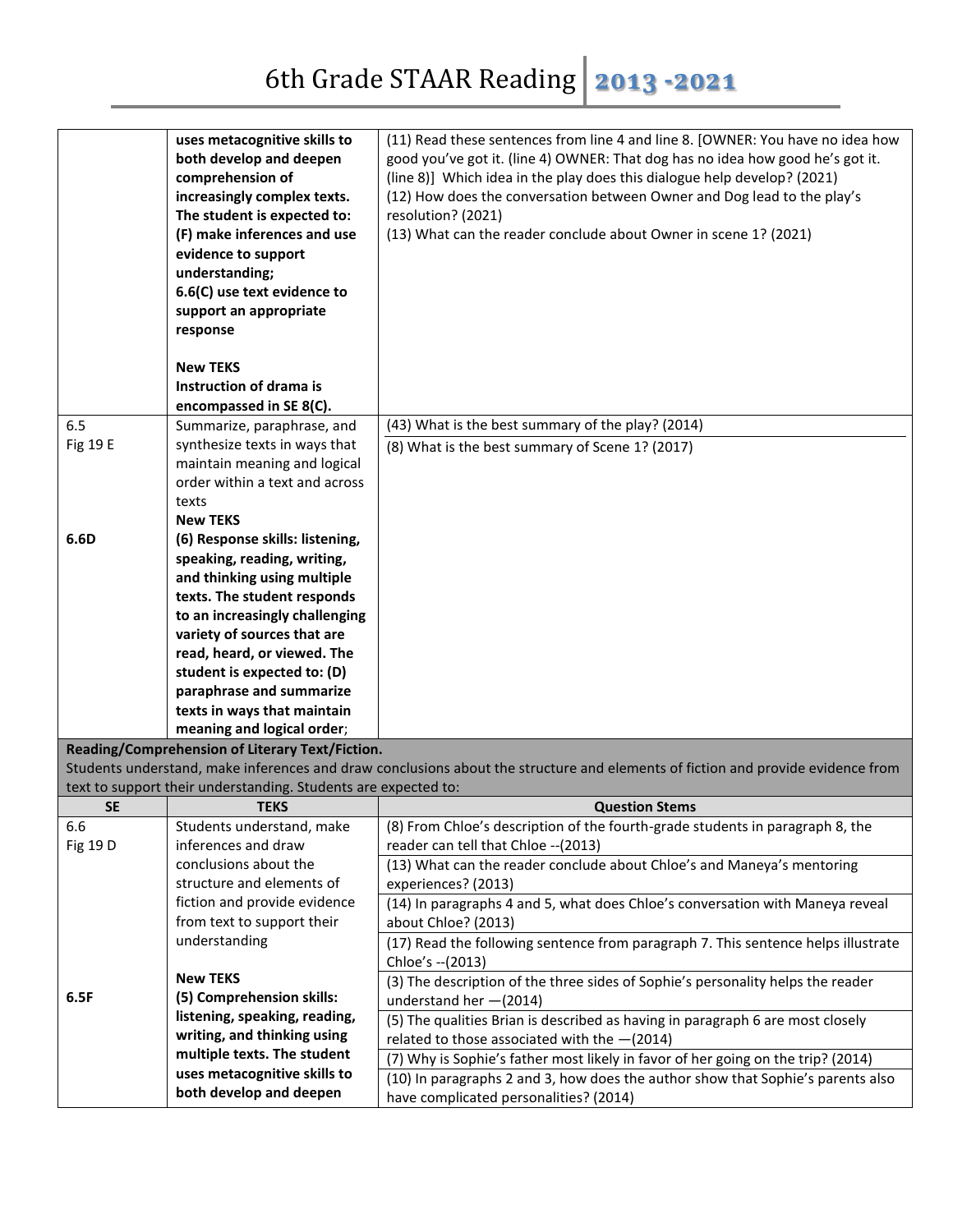|          | comprehension of                | (13) Which sentence from the story shows that the narrator takes advantage of                        |
|----------|---------------------------------|------------------------------------------------------------------------------------------------------|
|          | increasingly complex texts.     | her situation at the store? (2015)                                                                   |
|          | The student is expected to:     | (19) Read these sentences from the story.                                                            |
|          | (F) make inferences and use     | Based on these two sentences, the reader can conclude that the narrator -                            |
|          | evidence to support             | (2015)                                                                                               |
|          | understanding;                  | (20) Based on Uncle Roy's advice to the narrator, the reader can infer that Uncle                    |
|          |                                 | $Roy - (2015)$                                                                                       |
|          | 6.6(C) use text evidence to     | (43) Based on paragraphs 18 and 19, the reader can conclude that Charlie Joe                         |
|          | support an appropriate          | thinks Ms. Ferrell - (2016)                                                                          |
|          | response                        | (45) Which sentence best explains why Charlie Joe's father considers sending                         |
|          |                                 | Carlie Joe to Camp Rituhbukkee? (2016)                                                               |
|          |                                 |                                                                                                      |
|          |                                 | (47) What does the conversation between Charlie Joe and his parents in                               |
|          |                                 | paragraph 26 through 30 suggest? (2016)                                                              |
|          |                                 | (12) Based on paragraph 7 and 8 of the story, what can the reader infer about<br>Patrick? (2017)     |
|          |                                 |                                                                                                      |
|          |                                 | (16) How can the reader tell that Emily enjoyed living in Texas? (2017)                              |
|          |                                 | (3) Eric's actions at the end of the story are significant because they reveal that<br>$he - (2018)$ |
|          |                                 | (31) The actions of the younger brother in paragraph 7 are significant because                       |
|          |                                 | they show that $-(2018)$                                                                             |
|          |                                 | (7) Which sentence from the story best supports the idea that taking great                           |
|          |                                 | photographs requires some effort? (2019)                                                             |
| 6.6      | Summarize, paraphrase, and      | (16) What is the best summary of the story? (2013)                                                   |
| Fig 19 E | synthesize texts in ways that   | (17) What is the best summary of the story? (2015)                                                   |
|          | maintain meaning and logical    | (44) What is the best summary of the story? (2016)                                                   |
|          | order within a text and across  | (14) What is the best summary of paragraphs 12 through 16? (2017)                                    |
|          | texts                           |                                                                                                      |
|          | <b>New TEKS</b>                 | (33) Which of the following is the best summary of paragraphs 8 through 10?                          |
| 6.6D     | (6) Response skills: listening, | (2018)                                                                                               |
|          | speaking, reading, writing,     | (4) What is the best summary of the story? (2019)                                                    |
|          | and thinking using multiple     | (7) What is the best summary of the story? (2021)                                                    |
|          | texts. The student responds     |                                                                                                      |
|          | to an increasingly challenging  |                                                                                                      |
|          | variety of sources that are     |                                                                                                      |
|          | read, heard, or viewed. The     |                                                                                                      |
|          | student is expected to: (D)     |                                                                                                      |
|          | paraphrase and summarize        |                                                                                                      |
|          | texts in ways that maintain     |                                                                                                      |
|          | meaning and logical order;      |                                                                                                      |
| 6.6 A    | Summarize the elements of       | (11) Paragraphs 6 and 7 contribute to the rising action of the story by showing                      |
|          | plot development (e.g., rising  | that Chloe -- (2013)                                                                                 |
|          | action, turning point, climax,  | (15) Which sentence expresses the turning point in the story? (2013)                                 |
|          | falling action, denouement) in  | (2) In paragraph 9, the second reason that Sophie is allowed to go on the trip                       |
|          | various works of fiction        | shows that her mother $-(2014)$                                                                      |
|          |                                 | (6) How does Uncle Dock respond to his sister when she expresses concern about                       |
|          | <b>New TEKS</b>                 | Sophie's safety? (2014)                                                                              |
|          | (7) Multiple genres: listening, |                                                                                                      |
|          | speaking, reading, writing,     | (9) Why do Sophie's uncles agree to let her go on the trip? (2014)                                   |
|          | and thinking using multiple     | (12) Which event contributes most to the narrator's inner conflict in the story?                     |
|          |                                 | (2015)                                                                                               |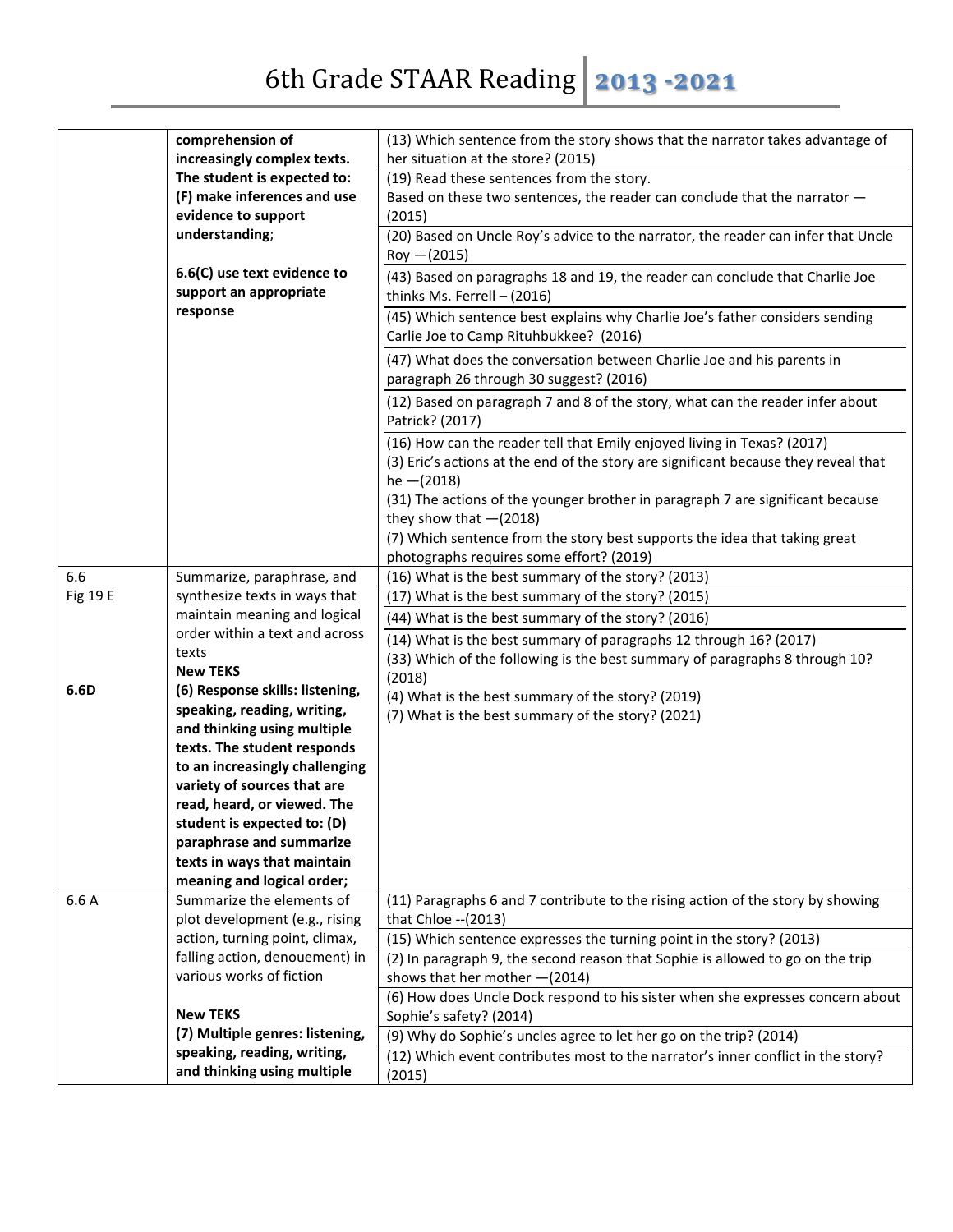| 6.7C      | texts--literary elements. The                              | (14) The conversation between Uncle Roy and the narrator leads to the story's                                                      |
|-----------|------------------------------------------------------------|------------------------------------------------------------------------------------------------------------------------------------|
|           | student recognizes and                                     | resolution because it -(2015)                                                                                                      |
|           | analyzes literary elements                                 | (16) The end of the story reveals that Grandma -(2015)                                                                             |
|           | within and across increasingly                             | (40) Paragraphs 1 through 8 contribute to the plot by $-$ (2016)                                                                   |
|           | complex traditional,<br>contemporary, classical, and       | (42) Why do paragraphs 23 and 24 mark a turning point in the story? (2016)                                                         |
|           | diverse literary texts. The                                | (13) Patrick's feelings about babysitting begin to become more positive when he                                                    |
|           | student is expected to: (C)                                | $-(2017)$                                                                                                                          |
|           | analyze plot elements,                                     | (4) Which of the following best describes Eric's main conflict in the story? (2018)                                                |
|           | including rising action,                                   | (32) What is the main problem in the story? (2018)                                                                                 |
|           | climax, falling action,                                    | (6) Why are the events in paragraph 14 important to the plot? (2019)                                                               |
|           | resolution, and non-linear                                 | (1) How does paragraph 28 contribute to the development of the plot? (2021)                                                        |
|           | elements such as flashback;                                | (6) In what way do Mom's actions in paragraph 26 affect the plot? (2021)                                                           |
| 6.6B      | Recognize dialect and                                      | (30) Read these sentences from paragraph 4. ["Don't be afraid," said the raven.                                                    |
|           | conversational voice and                                   | "I'll pay you in gold for your star fruit, as I did your father."] The raven's words in                                            |
|           | explain how                                                | these sentences can best be described as $-$ (2018)                                                                                |
|           | authors use dialect to convey                              |                                                                                                                                    |
|           | character                                                  |                                                                                                                                    |
| 6.6 C     | Describe different forms of                                | (12) The author's choice of first-person narrator helps the reader -- (2013)                                                       |
|           | point-of-view including first-                             | (18) The author's use of the first-person point of view in this story enables the                                                  |
|           | and-third person                                           | reader to $-(2015)$                                                                                                                |
|           |                                                            | (46) The first-person point of view helps the reader understand $-$ (2016)                                                         |
|           | <b>New TEKS</b>                                            | (18) What is hidden from the reader as a result of the story being told from the                                                   |
|           | 9) Author's purpose and craft:                             | first-person point of view? (2017)                                                                                                 |
| 6.9E      | listening, speaking, reading,                              | (5) The first-person point of view of the story allows the reader to understand the                                                |
|           | writing, and thinking using                                | $-(2018)$                                                                                                                          |
|           | multiple texts. The student                                | (3) Because the story is told from the third-person limited point of view, the                                                     |
|           | uses critical inquiry to                                   | reader knows - (2021)                                                                                                              |
|           | analyze the authors' choices                               |                                                                                                                                    |
|           | and how they influence and                                 |                                                                                                                                    |
|           | communicate meaning within                                 |                                                                                                                                    |
|           | a variety of texts. The student                            |                                                                                                                                    |
|           | analyzes and applies author's                              |                                                                                                                                    |
|           | craft purposefully in order to                             |                                                                                                                                    |
|           | develop his or her own                                     |                                                                                                                                    |
|           | products and performances.                                 |                                                                                                                                    |
|           | The student is expected to:                                |                                                                                                                                    |
|           | (E) identify the use of literary                           |                                                                                                                                    |
|           | devices, including omniscient                              |                                                                                                                                    |
|           | and limited point of view, to                              |                                                                                                                                    |
|           | achieve a specific purpose;                                |                                                                                                                                    |
|           | Reading/Comprehension of Literary Text/Literary Nonfiction | Students understand, make inferences and draw conclusions about the varied structural patterns and features of literary nonfiction |
|           |                                                            | and respond by providing evidence from text to support their understanding. Students are expected to:                              |
| <b>SE</b> | <b>TEKS</b>                                                | <b>Question Stems</b>                                                                                                              |
| 6.7       | Students understand, make                                  | (30) What can the reader tell about the narrator's feelings for Cowboy? (2013)                                                     |
| Fig 19 D  | inferences and draw                                        | (32) Why did the author include paragraphs 1 and 2 in the selection? (2013)                                                        |
|           | conclusions about the varied                               | (34) When Cowboy and the narrator won the race, people were -- (2013)                                                              |
|           | structural patterns and                                    | (36) Read the following sentence from the selection. From this sentence, the                                                       |
|           | features of literary nonfiction                            | reader can conclude that -(2013)                                                                                                   |

reader can conclude that –(2013)

(42) Paragraph 3 is important to the selection because it shows —(2015)

and respond by providing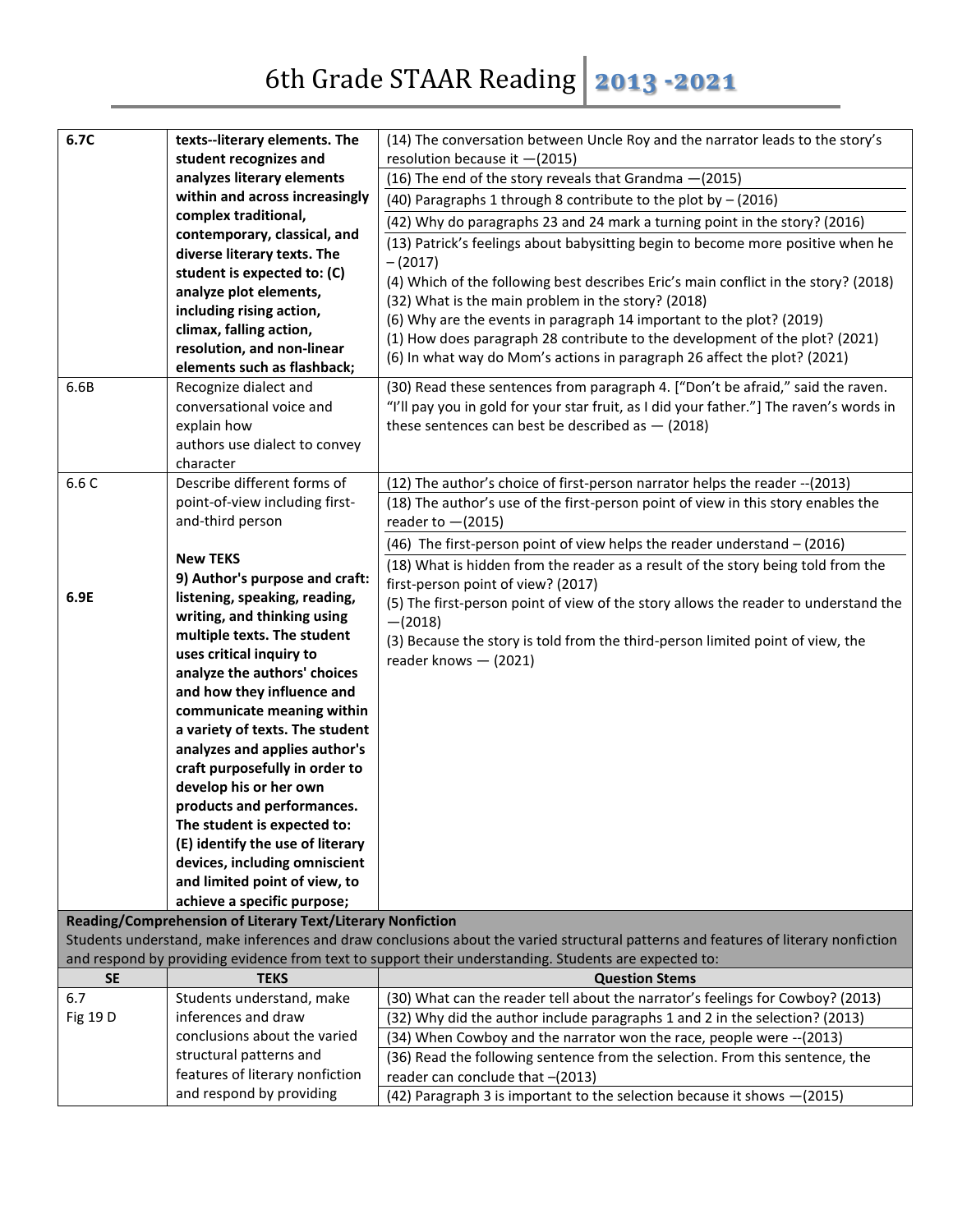|           | evidence from text to support<br>their understanding       | (47) Which sentence from the selection best shows that people recognize<br>Fotheringham's accomplishments? (2015)                                                                                                             |
|-----------|------------------------------------------------------------|-------------------------------------------------------------------------------------------------------------------------------------------------------------------------------------------------------------------------------|
|           |                                                            | (48) The reader can conclude that Fotheringham believes it is important for all                                                                                                                                               |
|           |                                                            | young people to have the opportunity to -(2015)                                                                                                                                                                               |
|           |                                                            | (1) When the author's mother saw the family of monkeys in her dining room, she<br>most likely felt -(2016)                                                                                                                    |
|           |                                                            | (3) The author includes paragraph 2 most likely to show - (2016)                                                                                                                                                              |
|           |                                                            | (4) From the information provided in the selection, the reader can tell that                                                                                                                                                  |
|           |                                                            | monkeys typically $-$ (2016)                                                                                                                                                                                                  |
|           |                                                            | (6) The description of the mother monkey and the young monkeys in the dining                                                                                                                                                  |
|           |                                                            | room helps the reader - (2016)                                                                                                                                                                                                |
|           |                                                            | (7) Judy's encounter with the grandpa monkey suggests that she was - (2016)                                                                                                                                                   |
|           |                                                            | (20) The author admires her mother mostly because her mother -                                                                                                                                                                |
|           |                                                            | (2019)                                                                                                                                                                                                                        |
|           |                                                            | (21) What is the most likely reason the author does not tell her friends that her<br>mother is paralyzed?                                                                                                                     |
|           |                                                            | (2019)                                                                                                                                                                                                                        |
|           |                                                            | (22) The author compares her mother with other mothers in order to show that<br>$-(2019)$                                                                                                                                     |
|           |                                                            | (23) Which sentence from the selection best establishes how the author's mother                                                                                                                                               |
|           |                                                            | approaches her situation? (2019)                                                                                                                                                                                              |
|           |                                                            | (24) Paragraph 4 shows that the author's family - (2019)                                                                                                                                                                      |
| 6.7       | Summarize, paraphrase, and                                 | (43) What is the best summary of the selection? (2015)                                                                                                                                                                        |
| Fig 19 E  | synthesize texts in ways that                              |                                                                                                                                                                                                                               |
|           | maintain meaning and logical                               |                                                                                                                                                                                                                               |
|           | order within a text and across                             |                                                                                                                                                                                                                               |
|           | texts                                                      |                                                                                                                                                                                                                               |
|           | Reading/Comprehension of Literary Text/Sensory Language.   |                                                                                                                                                                                                                               |
|           |                                                            | Students understand, make inferences and draw conclusions about how an author's sensory language creates imagery in literary<br>text and provide evidence from text to support their understanding. Students are expected to: |
| <b>SE</b> | <b>TEKS</b>                                                | <b>Question Stems</b>                                                                                                                                                                                                         |
| 6.8       | Students understand, make                                  | (1) Read this sentence from the story.                                                                                                                                                                                        |
| Fig 19 D  | inferences and draw                                        | Why does the author include this description of Bompie? (2014)                                                                                                                                                                |
|           | conclusions about how an                                   | (48) Read this sentence from paragraph 22. The author uses figurative language                                                                                                                                                |
|           | author's sensory language                                  | in this sentence to show that $-$ (2016)                                                                                                                                                                                      |
|           | creates imagery in literary text                           | (19) Read this sentence from paragraph 8. What does the author's use of                                                                                                                                                       |
|           | and provide evidence from                                  | imagery in this sentence emphasize? (2017)                                                                                                                                                                                    |
|           | text to support their                                      | (32) The poet's use of sensory language in line 27 is intended to help the reader -                                                                                                                                           |
|           | understanding                                              | (2017)                                                                                                                                                                                                                        |
|           | <b>New TEKS</b>                                            | (7) In lines 5 and 25, the words "bury myself" and "hidden" highlight that the                                                                                                                                                |
| 6.5F      | (5) Comprehension skills:                                  | speaker $-$ (2018)                                                                                                                                                                                                            |
|           | listening, speaking, reading,                              | (5) Read this sentence from paragraph 10.                                                                                                                                                                                     |
|           | writing, and thinking using                                | Soon the sky glowed orange, gold, and pink as                                                                                                                                                                                 |
|           |                                                            | the sun drifted toward the horizon. In what way does the imagery in the                                                                                                                                                       |
|           | multiple texts. The student                                |                                                                                                                                                                                                                               |
|           | uses metacognitive skills to                               | sentence contribute to the story? (2019)                                                                                                                                                                                      |
|           | both develop and deepen                                    | (29) Which line from the poem best helps the reader imagine the flowers and                                                                                                                                                   |
|           | comprehension of                                           | fruits of the rain forest? (2019)                                                                                                                                                                                             |
|           | increasingly complex texts.                                |                                                                                                                                                                                                                               |
|           | The student is expected to:<br>(F) make inferences and use |                                                                                                                                                                                                                               |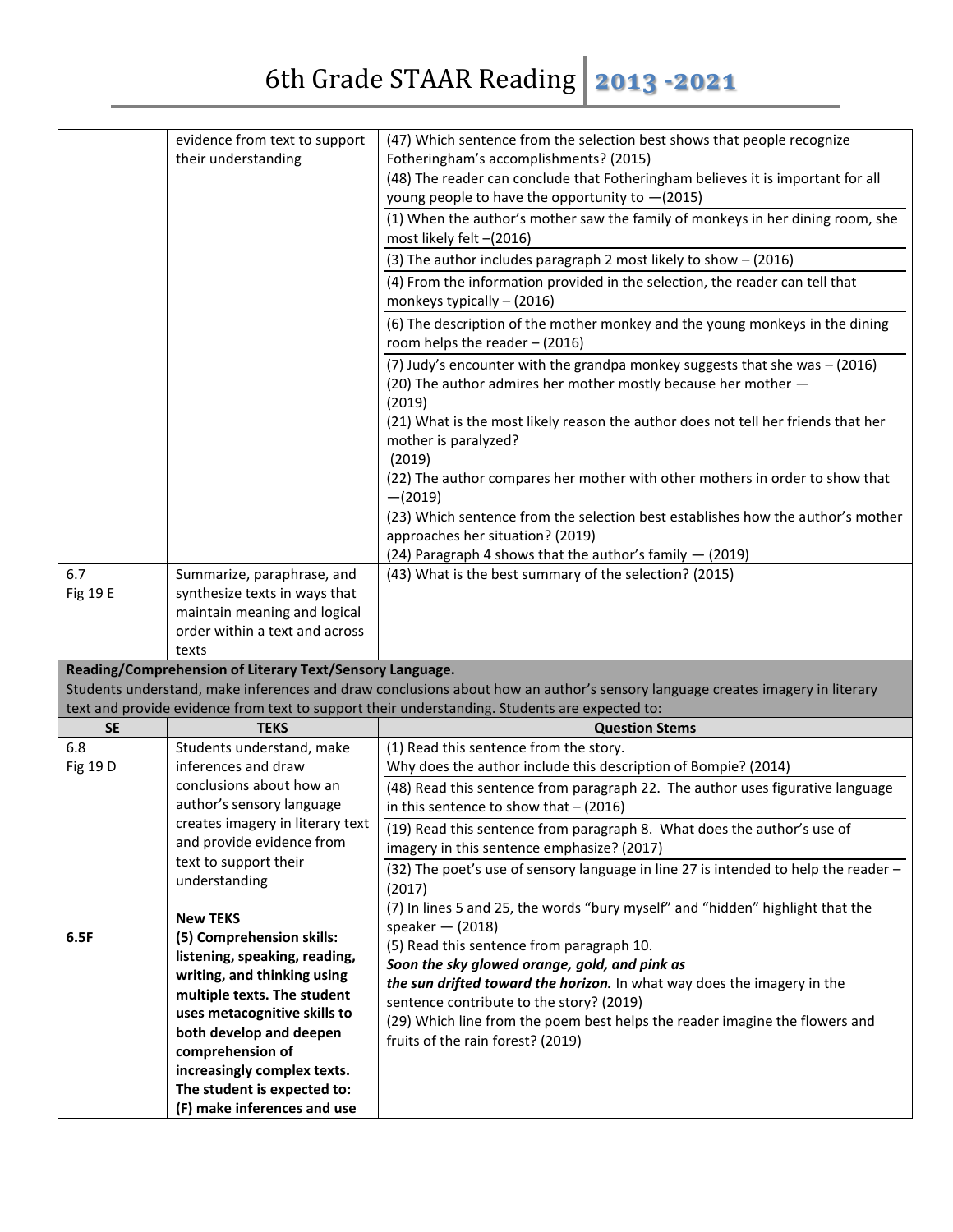|                 | evidence to support                                             |                                                                                                                             |
|-----------------|-----------------------------------------------------------------|-----------------------------------------------------------------------------------------------------------------------------|
|                 | understanding;                                                  |                                                                                                                             |
|                 |                                                                 |                                                                                                                             |
|                 | 6.6(C) use text evidence to                                     |                                                                                                                             |
|                 | support an appropriate                                          |                                                                                                                             |
|                 | response                                                        |                                                                                                                             |
| 6.8 A           | Explain how authors create                                      | (31) In paragraph 5, the author uses the phrase "shown the gate" to illustrate                                              |
|                 | meaning through stylistic                                       | that the narrator was -- (2013)                                                                                             |
|                 | elements and figurative                                         | (8) Read this sentence from the story.                                                                                      |
|                 | language emphasizing the use                                    | The author uses figurative language in this sentence in order to $-(2014)$                                                  |
|                 | of personification, hyperbole,                                  | (48) The language used in paragraph 4 helps the reader infer that the $-(2014)$                                             |
|                 | and refrains                                                    | (46) The author includes the phrase "let our dreams soar" in paragraph 7 to                                                 |
|                 |                                                                 | suggest that people -(2015)                                                                                                 |
|                 | <b>New TEKS</b>                                                 | (2) Read this sentence from paragraph 6.                                                                                    |
| 6.9D            | (9) Author's purpose and                                        | The author uses this sentence to show $-$ (2016)                                                                            |
|                 | craft: listening, speaking,                                     | (41) Read this sentence from paragraph 20. The author uses a simile in this                                                 |
|                 | reading, writing, and thinking                                  | sentence to reveal that Charlie Joe's father-(2016)                                                                         |
|                 | using multiple texts. The                                       |                                                                                                                             |
|                 | student uses critical inquiry                                   | (15) Read this sentence from paragraph 10. The author uses the simile in this                                               |
|                 | to analyze the authors'                                         | sentence to show that Patrick - (2017)                                                                                      |
|                 | choices and how they                                            | (2) Read paragraph 23 from the story. As the tidal wave of customers trickled to a                                          |
|                 | influence and communicate                                       | stream, Mom and Dad rushed into the deli. The author includes this figurative                                               |
|                 | meaning within a variety of                                     | language to show that the $-$ (2018)                                                                                        |
|                 | texts. The student analyzes                                     | (1) Read this sentence from paragraph 14. Zach, normally as active as a fly in a                                            |
|                 | and applies author's craft                                      | doughnut shop, was on his stomach sleeping quietly. The author's use of a simile                                            |
|                 | purposefully in order to                                        | in this sentence conveys to the reader that Zach usually -                                                                  |
|                 | develop his or her own                                          | (2019)                                                                                                                      |
|                 | products and performances.                                      | (2) Read this sentence from paragraph 27. [As Marcos hugged Mom, he looked                                                  |
|                 | The student is expected to:                                     | accusingly over her shoulder at Elena-the aroma of fresh cookies in the air                                                 |
|                 | (D) describe how the author's                                   | whispered to him that his visit was no surprise.] What does the author's use of                                             |
|                 | use of figurative language                                      | personification emphasize? (2021)                                                                                           |
|                 | such as metaphor and                                            | (5) Read this sentence from paragraph 20. [Suddenly, Elena's cheeks felt as if                                              |
|                 | personification achieves                                        | they were on fire.] What does the author's use of figurative language in this                                               |
|                 | specific purposes;                                              | sentence suggest? (2021)                                                                                                    |
|                 | Reading/Comprehension of Informational Text/Culture and History |                                                                                                                             |
|                 |                                                                 | Students analyze, make inferences and draw conclusions about the author's purpose in cultural, historical, and contemporary |
|                 |                                                                 | contexts and provide evidence from the text to support their understanding. Students are expected to:                       |
| <b>SE</b>       | <b>TEKS</b>                                                     | <b>Question Stems</b>                                                                                                       |
| 6.9             | Students analyze, make                                          | (21) Read this sentence from the selection. [On its own, a colony of 100 frogs has                                          |
| <b>Fig 19 D</b> | inferences and draw                                             | little chance of long-term survival.] The author included this sentence most likely                                         |

| <u>illielelices dilu uldw</u>  | <i>fittle chance of fong-term survival.</i> The author included this sentence most likely |
|--------------------------------|-------------------------------------------------------------------------------------------|
| conclusions about the          | to --(2013)                                                                               |
| author's purpose in cultural,  | (41) What is the most likely reason the author included paragraph 5 in the section        |
| historical, and contemporary   | "Rocks from Space"? (2013)                                                                |
| contexts and provide evidence  | (13) The author included paragraph 8 most likely to explain $-(2014)$                     |
| from the text to support their | (35) Jelissa included paragraph 2 in this e-mail message most likely to $-(2014)$         |
| understanding                  | (36) What is Jelissa's main goal in writing this e-mail message? (2014)                   |
|                                | (1) The author included the section "How High Can We Go?" most likely to                  |
| <b>New TEKS</b>                | emphasize that $-(2015)$                                                                  |
|                                | (29) The author includes the information in paragraph 1 most likely to $-(2015)$          |
|                                | (9) The author included paragraphs 1 and 2 most likely to - (2016)                        |
|                                | (17) The author wrote this selection most likely to $-$ (2016)                            |
|                                | (9) Author's purpose and<br>craft: listening, speaking,<br>reading, writing, and thinking |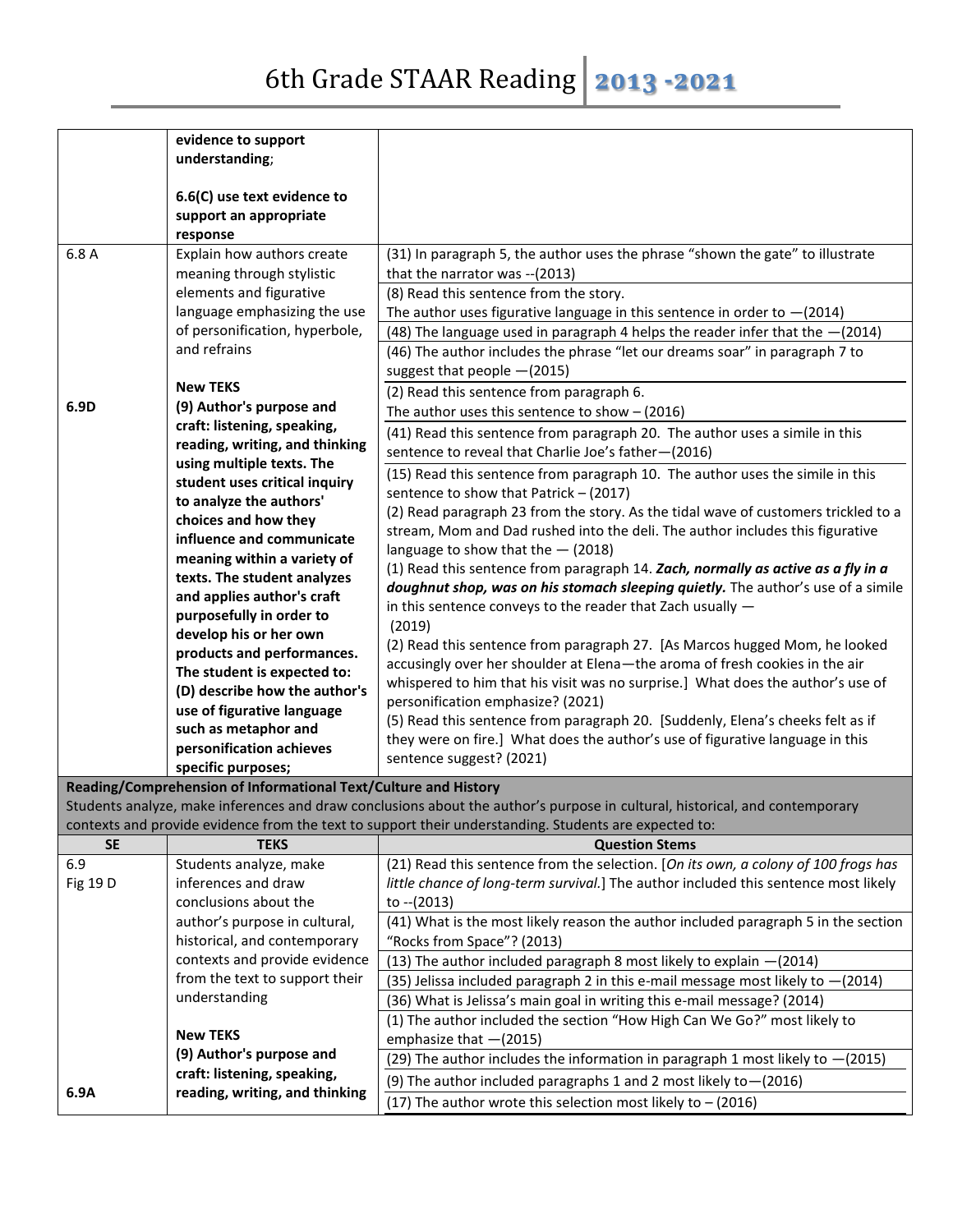|                   | using multiple texts. The<br>student uses critical inquiry<br>to analyze the authors'<br>choices and how they<br>influence and communicate<br>meaning within a variety of<br>texts. The student analyzes<br>and applies author's craft<br>purposefully in order to<br>develop his or her own<br>products and performances.<br>The student is expected to:<br>(A) explain the author's | (35) The author wrote this selection most likely to $-$ (2017)<br>(17) The author includes the details in paragraph 5 most likely to $-$ (2018)<br>(40) The author's main purpose for writing this selection is to $-(2018)$<br>(10) The author wrote this selection most likely to $-(2019)$<br>(38) What is the most likely reason the author wrote this selection? (2019)<br>(17) What is the most likely reason the author wrote the selection "A Massive<br>Mission"? (2021)<br>(20) Why does the author use questions in paragraph 3 of the selection "DO Look<br>Down!"? (2021)<br>(30) What is the most likely reason the author wrote this selection? (2021) |
|-------------------|---------------------------------------------------------------------------------------------------------------------------------------------------------------------------------------------------------------------------------------------------------------------------------------------------------------------------------------------------------------------------------------|-----------------------------------------------------------------------------------------------------------------------------------------------------------------------------------------------------------------------------------------------------------------------------------------------------------------------------------------------------------------------------------------------------------------------------------------------------------------------------------------------------------------------------------------------------------------------------------------------------------------------------------------------------------------------|
|                   | purpose and message within<br>a text;                                                                                                                                                                                                                                                                                                                                                 |                                                                                                                                                                                                                                                                                                                                                                                                                                                                                                                                                                                                                                                                       |
|                   | Reading/Comprehension of Informational Text/Expository Text.                                                                                                                                                                                                                                                                                                                          |                                                                                                                                                                                                                                                                                                                                                                                                                                                                                                                                                                                                                                                                       |
|                   |                                                                                                                                                                                                                                                                                                                                                                                       | Students analyze, make inferences and draw conclusions about expository text and provide evidence from text to support their                                                                                                                                                                                                                                                                                                                                                                                                                                                                                                                                          |
|                   | understanding. Students are expected to:                                                                                                                                                                                                                                                                                                                                              |                                                                                                                                                                                                                                                                                                                                                                                                                                                                                                                                                                                                                                                                       |
| <b>SE</b><br>6.10 | <b>TEKS</b><br>Students analyze, make                                                                                                                                                                                                                                                                                                                                                 | <b>Question Stems</b><br>(1) Which statement about education does this article best support? (2013)                                                                                                                                                                                                                                                                                                                                                                                                                                                                                                                                                                   |
| Fig 19 D          | inferences and draw                                                                                                                                                                                                                                                                                                                                                                   | (3) Read these sentences from paragraph 7. This quotation shows that -- (2013)                                                                                                                                                                                                                                                                                                                                                                                                                                                                                                                                                                                        |
|                   | conclusions about expository                                                                                                                                                                                                                                                                                                                                                          | (6) The reader can conclude that Rezwan believes that -- (2013)                                                                                                                                                                                                                                                                                                                                                                                                                                                                                                                                                                                                       |
|                   | text and provide evidence                                                                                                                                                                                                                                                                                                                                                             |                                                                                                                                                                                                                                                                                                                                                                                                                                                                                                                                                                                                                                                                       |
|                   | from text to support their                                                                                                                                                                                                                                                                                                                                                            | (14) Which sentence best highlights that the author is impressed with the<br>creation of the Great Pyramid? (2014)                                                                                                                                                                                                                                                                                                                                                                                                                                                                                                                                                    |
|                   | understanding                                                                                                                                                                                                                                                                                                                                                                         | (2) The reader can infer that future skyscrapers may surpass 3,000 feet because                                                                                                                                                                                                                                                                                                                                                                                                                                                                                                                                                                                       |
|                   |                                                                                                                                                                                                                                                                                                                                                                                       | $-(2015)$                                                                                                                                                                                                                                                                                                                                                                                                                                                                                                                                                                                                                                                             |
|                   | <b>New TEKS</b>                                                                                                                                                                                                                                                                                                                                                                       | (5) Which sentence best supports the idea that the use of skyscrapers was a                                                                                                                                                                                                                                                                                                                                                                                                                                                                                                                                                                                           |
| 6.5F              | (5) Comprehension skills:                                                                                                                                                                                                                                                                                                                                                             | practical solution to a problem? (2015)                                                                                                                                                                                                                                                                                                                                                                                                                                                                                                                                                                                                                               |
|                   | listening, speaking, reading,                                                                                                                                                                                                                                                                                                                                                         | (10) Based on the information in paragraph 4, which generalization can be made?                                                                                                                                                                                                                                                                                                                                                                                                                                                                                                                                                                                       |
|                   | writing, and thinking using                                                                                                                                                                                                                                                                                                                                                           | (2015)                                                                                                                                                                                                                                                                                                                                                                                                                                                                                                                                                                                                                                                                |
|                   | multiple texts. The student                                                                                                                                                                                                                                                                                                                                                           | (27) Based on the information included in the selection, the reader can infer that                                                                                                                                                                                                                                                                                                                                                                                                                                                                                                                                                                                    |
|                   | uses metacognitive skills to                                                                                                                                                                                                                                                                                                                                                          | the author believes Panasonic $-(2015)$                                                                                                                                                                                                                                                                                                                                                                                                                                                                                                                                                                                                                               |
|                   | both develop and deepen<br>comprehension of                                                                                                                                                                                                                                                                                                                                           | (28) Which of the following best supports the idea that finishing the Ironman                                                                                                                                                                                                                                                                                                                                                                                                                                                                                                                                                                                         |
|                   | increasingly complex texts.                                                                                                                                                                                                                                                                                                                                                           | Triathlon was a remarkable feat for Mr. Evolta? (2015)                                                                                                                                                                                                                                                                                                                                                                                                                                                                                                                                                                                                                |
|                   | The student is expected to:                                                                                                                                                                                                                                                                                                                                                           | (16) The reader can conclude that the opening ceremony is $-$ (2016)                                                                                                                                                                                                                                                                                                                                                                                                                                                                                                                                                                                                  |
|                   | (F) make inferences and use                                                                                                                                                                                                                                                                                                                                                           | (21) Which sentence from the selection supports the idea that Christmas Island is                                                                                                                                                                                                                                                                                                                                                                                                                                                                                                                                                                                     |
|                   | evidence to support                                                                                                                                                                                                                                                                                                                                                                   | a special place? (2016)                                                                                                                                                                                                                                                                                                                                                                                                                                                                                                                                                                                                                                               |
|                   | understanding;                                                                                                                                                                                                                                                                                                                                                                        | (27) Read this sentence from paragraph 1. Which fact from the selection best<br>supports this claim? (2017)                                                                                                                                                                                                                                                                                                                                                                                                                                                                                                                                                           |
|                   | 6.6(C) use text evidence to                                                                                                                                                                                                                                                                                                                                                           | (36) The reader can infer that Mole and Thomas built a tower for each photo                                                                                                                                                                                                                                                                                                                                                                                                                                                                                                                                                                                           |
|                   | support an appropriate                                                                                                                                                                                                                                                                                                                                                                | because $-$ (2017)                                                                                                                                                                                                                                                                                                                                                                                                                                                                                                                                                                                                                                                    |
|                   | response                                                                                                                                                                                                                                                                                                                                                                              | (16) The reader can conclude from the information in paragraph 3 that Stuart $-$                                                                                                                                                                                                                                                                                                                                                                                                                                                                                                                                                                                      |
|                   |                                                                                                                                                                                                                                                                                                                                                                                       | (2018)                                                                                                                                                                                                                                                                                                                                                                                                                                                                                                                                                                                                                                                                |
|                   |                                                                                                                                                                                                                                                                                                                                                                                       | (21) Based on the information in paragraph 5, the reader can conclude that<br>Christopher - (2018)                                                                                                                                                                                                                                                                                                                                                                                                                                                                                                                                                                    |
|                   |                                                                                                                                                                                                                                                                                                                                                                                       | (23) Which sentence best shows the author of the selection's attitude toward the                                                                                                                                                                                                                                                                                                                                                                                                                                                                                                                                                                                      |
|                   |                                                                                                                                                                                                                                                                                                                                                                                       | writing of The Silmarillion? (2018)                                                                                                                                                                                                                                                                                                                                                                                                                                                                                                                                                                                                                                   |
|                   |                                                                                                                                                                                                                                                                                                                                                                                       | (38) Which of these facts from the selection supports the idea that the local                                                                                                                                                                                                                                                                                                                                                                                                                                                                                                                                                                                         |
|                   |                                                                                                                                                                                                                                                                                                                                                                                       | people embrace the Catatumbo Lightning? (2018)                                                                                                                                                                                                                                                                                                                                                                                                                                                                                                                                                                                                                        |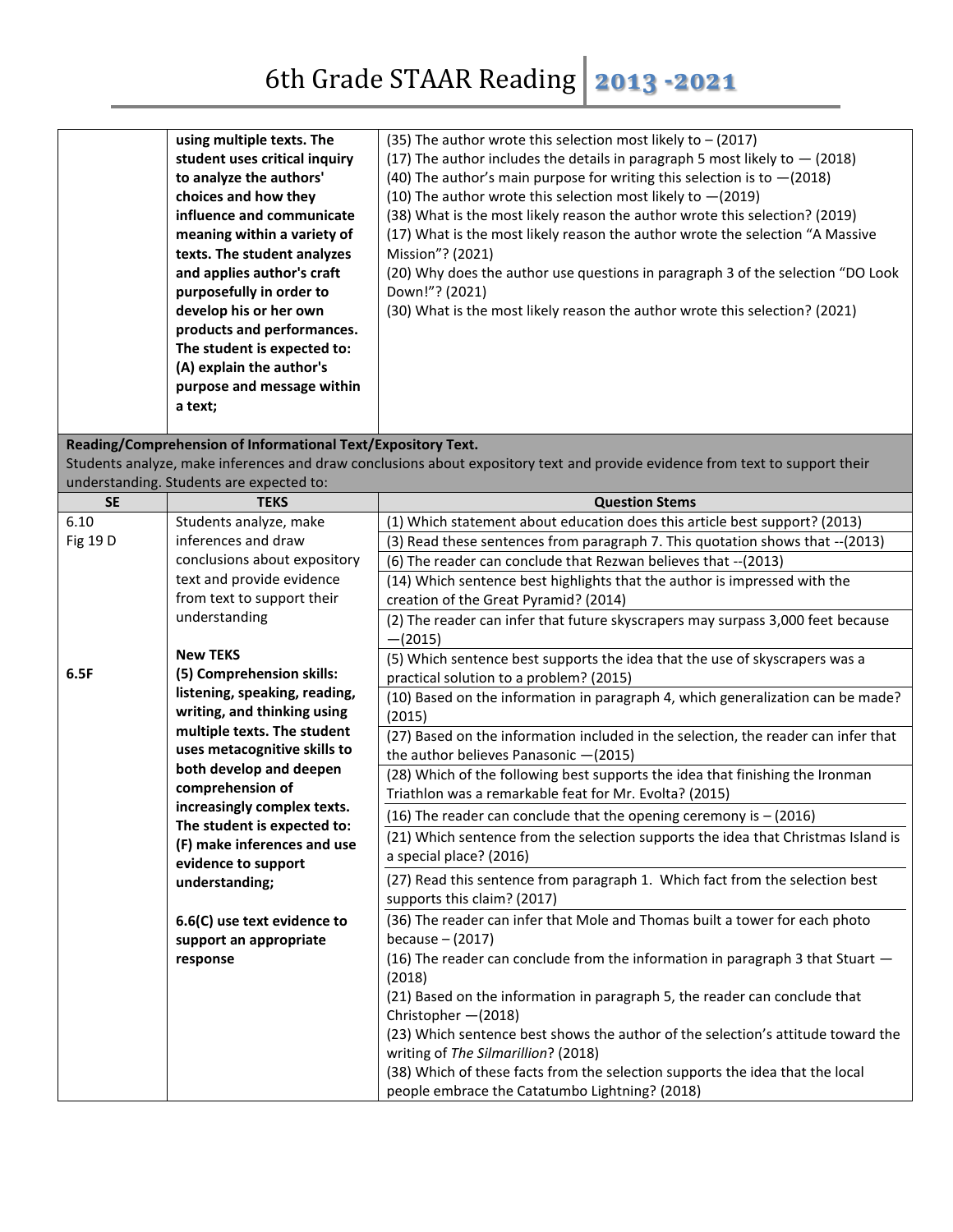|          |                                 | (8) Based on information presented in the selection, what can the reader             |
|----------|---------------------------------|--------------------------------------------------------------------------------------|
|          |                                 | conclude about the black-backed woodpecker?                                          |
|          |                                 | (2019)                                                                               |
|          |                                 | (11) Which sentence from the selection best explains why the black-backed            |
|          |                                 | woodpecker is able to build its unique type of home?                                 |
|          |                                 | (2019)                                                                               |
|          |                                 | (16) Which sentence from the selection best highlights that the author is            |
|          |                                 | impressed with Brown? (2019)                                                         |
|          |                                 | (36) Which detail about Lindbergh's flight supports the idea that he flew the        |
|          |                                 | plane low in the sky? (2019)                                                         |
|          |                                 | (15) Based on paragraph 2 of the selection "A Massive Mission," what is the most     |
|          |                                 | likely reason Endeavour flew to different places in California before landing at the |
|          |                                 | Los Angeles International Airport? (2021)                                            |
|          |                                 | (16) Read this sentence from paragraph 1 of the selection "A Massive Mission."       |
|          |                                 | [As one observer said, the move was a "once-in-forever moment in history."]          |
|          |                                 | Which statement from the selection best supports the idea in this sentence?          |
|          |                                 | (2021)                                                                               |
|          |                                 | (18) Which sentence from the selection "A Massive Mission" best shows that           |
|          |                                 | people were enthusiastic about Endeavour's journey? (2021)                           |
|          |                                 | (19) In the selection "DO Look Down!," the author includes the photographs and       |
|          |                                 | their captions most likely to highlight which idea? (2021)                           |
|          |                                 | (22) What can the reader conclude about the tribal elders based on paragraph 4       |
|          |                                 | of the selection "DO Look Down!"? (2021)                                             |
|          |                                 | (23) Which sentence from the selection "DO Look Down!" best explains why the         |
|          |                                 | Hualapai wanted to create the Grand Canyon Skywalk? (2021)                           |
|          |                                 | (32) In paragraph 1, why does the author call the papyri in the box a "rare          |
|          |                                 | treasure"? (2021)                                                                    |
| 6.10     | Summarize, paraphrase, and      | (20) What is the best summary of this selection? (2013)                              |
| Fig 19 E | synthesize texts in ways that   | (47) What is the best summary of the selection? (2013)                               |
|          | maintain meaning and logical    | (3) Which of the following is the best summary of the article? (2015)                |
|          | order within a text and across  | (29) What is the best summary of the selection? (2017)                               |
|          | texts                           | (18) What is the best summary of the selection? (2018)                               |
|          |                                 | (34) What is the best summary of the selection? (2021)                               |
|          | <b>New TEKS</b>                 |                                                                                      |
| 6.6D     | (6) Response skills: listening, |                                                                                      |
|          | speaking, reading, writing,     |                                                                                      |
|          | and thinking using multiple     |                                                                                      |
|          | texts. The student responds     |                                                                                      |
|          | to an increasingly challenging  |                                                                                      |
|          | variety of sources that are     |                                                                                      |
|          | read, heard, or viewed. The     |                                                                                      |
|          | student is expected to: (D)     |                                                                                      |
|          | paraphrase and summarize        |                                                                                      |
|          | texts in ways that maintain     |                                                                                      |
|          |                                 |                                                                                      |
|          | meaning and logical order;      |                                                                                      |
| 6.10A    | Summarize the main ideas        | (22) Why did Dr. Hunter have hope that the yellow-spotted bell frog might            |
|          | and supporting details in text, | someday be rediscovered? (2013)                                                      |
|          | demonstration an                | (24) Pearce was able to identify the yellow-spotted bell frog because he -- (2013)   |
|          | understanding that a            | (43) Antarctica is a good place to search for meteorites because -- (2013)           |
|          | summary does not include        | (12) What happened to the Great Pyramid as Cairo increased in size and               |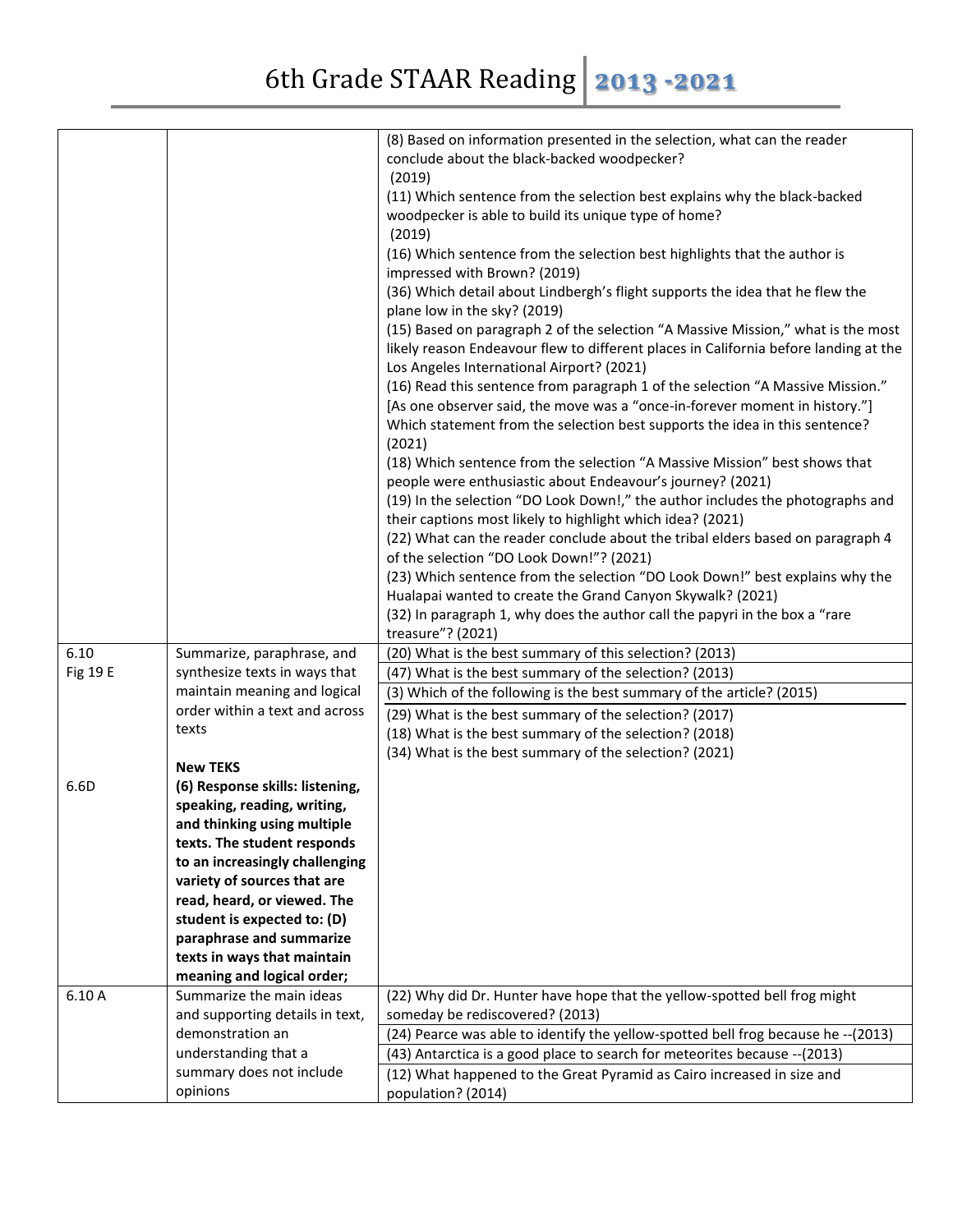|        |                                                                                                | (18) Look at the diagram.                                                                                                                      |
|--------|------------------------------------------------------------------------------------------------|------------------------------------------------------------------------------------------------------------------------------------------------|
|        | <b>New TEKS</b>                                                                                | Which of the following is the best title for the diagram? (2014)                                                                               |
| 6.5G   | (5) Comprehension skills:                                                                      | (25) Which sentence best summarizes paragraphs 4 through 7? (2014)                                                                             |
|        | listening, speaking, reading,                                                                  | (28) Which sentence best expresses the main idea of the selection? (2014)                                                                      |
|        | writing, and thinking using                                                                    | (8) Read this summary of paragraph 3 written by a student. Which sentence in                                                                   |
|        | multiple texts. The student                                                                    | the student's summary is unnecessary? (2015)                                                                                                   |
|        | uses metacognitive skills to                                                                   | (22) What is paragraph 1 mainly about? (2015)                                                                                                  |
|        | both develop and deepen                                                                        | (10) Which sentence from the selection supports the idea that the Olympic rings                                                                |
|        | comprehension of                                                                               | symbolized each participant's home country? (2016)                                                                                             |
|        | increasingly complex texts.                                                                    | (12) Why did Coubertin want the Olympic Games to be successful? (2016)                                                                         |
|        | The student is expected to:                                                                    |                                                                                                                                                |
|        | (G) evaluate details read to                                                                   | (13) What is the best summary of paragraphs 3 and 4? (2016)                                                                                    |
|        | determine key ideas;                                                                           | (15) Which idea from the selection emphasizes the impact the Olympic symbol<br>had on others? (2016)                                           |
|        |                                                                                                | (23) Which detail from the selection supports the idea that the island benefits<br>from the red crabs? (2016)                                  |
|        |                                                                                                | (1) Why aren't people bothered by the interruptions to vision caused by blinking?<br>(2017)                                                    |
|        |                                                                                                | (24) How did the idea for HARP come about? (2017)                                                                                              |
|        |                                                                                                | (25) What is the most likely reason the National Park Service chose the three<br>goals mentioned in paragraph 5 for the project? (2017)        |
|        |                                                                                                | (37) Mole's motivation for creating living pictures came from his - (2017)<br>(15) Paragraph 2 is mainly about the $-(2018)$                   |
|        |                                                                                                | (22) According to the selection, why did Christopher decide not to include all his<br>father's writings in The Silmarillion? (2018)            |
|        |                                                                                                | (24) What makes The Silmarillion unique among Tolkien's writings? (2018)                                                                       |
|        |                                                                                                | (37) The main idea of paragraphs 8 and 9 is that -(2018)                                                                                       |
|        |                                                                                                | (14) Which sentence best expresses the main idea of paragraph 2? (2019)                                                                        |
|        |                                                                                                | (39) What is the best summary of the section titled "The Flight"? (2019)                                                                       |
|        |                                                                                                | (40) The main idea of paragraphs 4 and 5 is that the Spirit of St. Louis was -                                                                 |
|        |                                                                                                | (2019)                                                                                                                                         |
| 6.8Di  | 6.8(D) analyze characteristics<br>and structural elements of<br>informational text, including: | (28) Which statement best expresses the main idea of the entire selection?<br>(2021)                                                           |
|        | (i) the controlling idea or                                                                    |                                                                                                                                                |
|        | thesis with supporting                                                                         |                                                                                                                                                |
|        | evidence                                                                                       |                                                                                                                                                |
| 6.10B  | Explain whether facts included<br>in an argument are used for or                               | (5) Which sentence from the article best supports the claim that Rezwan's boats<br>have successfully addressed a problem in Bangladesh? (2013) |
|        | against an issue                                                                               | (46) Which evidence does Tyree give to support the claim that Nomad is a unique<br>robot? (2013)                                               |
|        |                                                                                                |                                                                                                                                                |
| 6.10 C | Explain how different<br>organizational patterns (e.g.,                                        | (2) The organization of paragraphs 2 through 4 contributes to the author's main<br>idea by -- (2013)                                           |
|        | proposition-and -support,                                                                      | (18) The author organize paragraphs 2 through 7 by -- (2013)                                                                                   |
|        | problem-and-solution)                                                                          | (42) The author structures paragraphs 9 and 10 so that they -- (2013)                                                                          |
|        | develop the main idea and the                                                                  | (15) The author organizes paragraphs 5 through 8 for the purpose of describing                                                                 |
|        | author's viewpoint                                                                             | the $-(2014)$                                                                                                                                  |
|        |                                                                                                | (26) The main purpose of paragraphs 8 through 10 is to $-(2014)$                                                                               |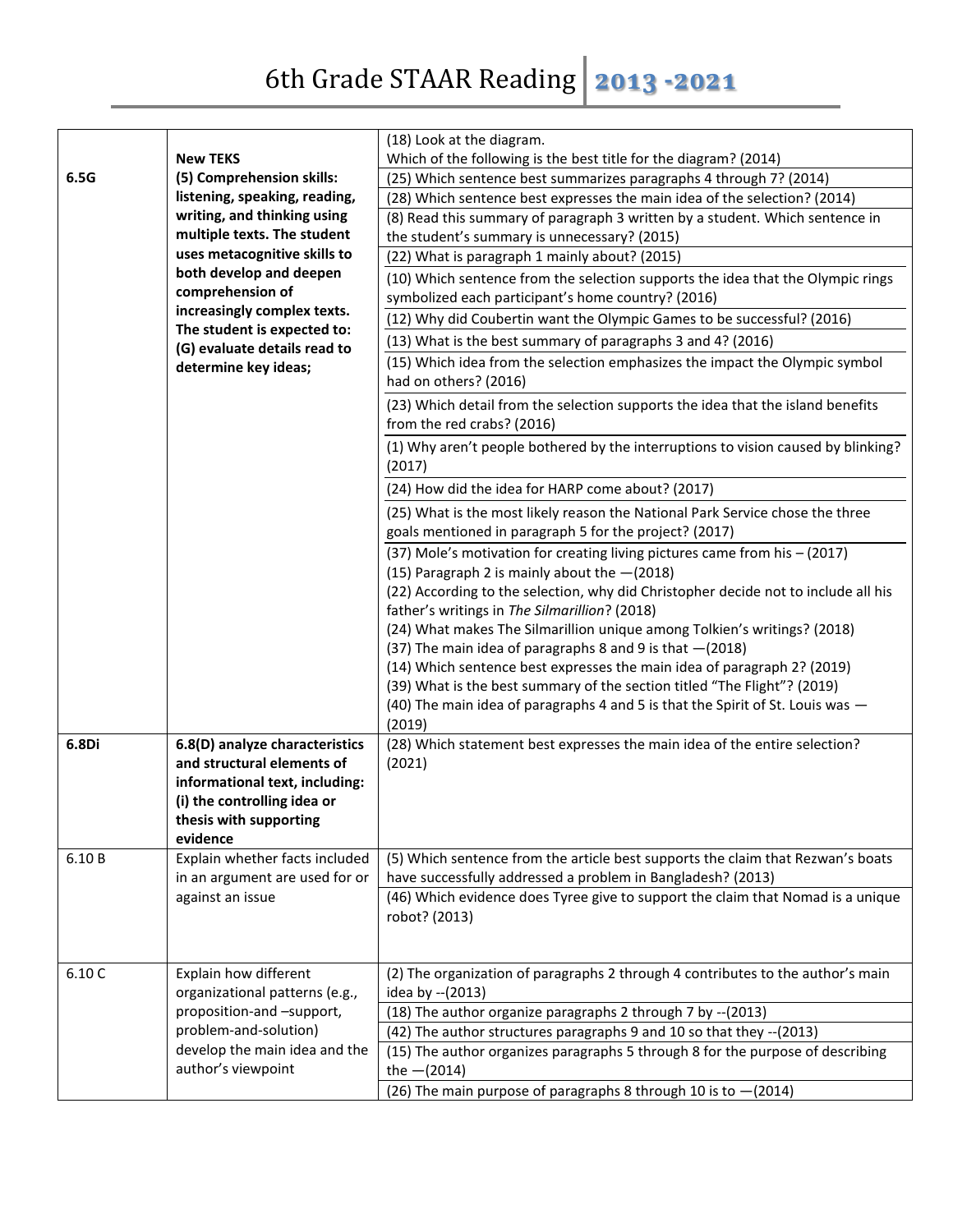|                   | <b>New TEKS</b>                                              | (6) The organization of paragraph 2 focuses on the limitations of buildings in the  |
|-------------------|--------------------------------------------------------------|-------------------------------------------------------------------------------------|
| 6.8Diii           | (8) Multiple genres: listening,                              | early nineteenth century to show that $-(2015)$                                     |
| 6.9D              | speaking, reading, writing,                                  | (23) The organizational pattern of the article develops the author's viewpoint by   |
|                   | and thinking using multiple                                  | $-(2015)$                                                                           |
|                   | texts--genres. The student                                   | (2) The section "Think Before You Blink" is organized in a way that shows- (2017)   |
|                   | recognizes and analyzes                                      | (39) How does the organization of paragraph 4 contribute to the selection?          |
|                   | genre-specific characteristics,                              | (2017)                                                                              |
|                   | structures, and purposes                                     | (20) By using a problem-and-solution organizational pattern in paragraphs 3         |
|                   | within and across increasingly                               | through 5, the author of the selection is able to $-(2018)$                         |
|                   | complex traditional,                                         | (36) By stating a main idea and supporting it with specific details in paragraphs 2 |
|                   | contemporary, classical, and                                 | through 4, the author is able to $-(2018)$                                          |
|                   | diverse texts. The student is                                | (14) How does the author organize paragraphs 2 through 5 of the selection "A        |
|                   | expected to: (D) analyze                                     | Massive Mission"? (2021)                                                            |
|                   | characteristics and structural                               | (33) How does the organizational pattern of paragraphs 7 through 10 help convey     |
|                   | elements of informational                                    | information? (2021)                                                                 |
|                   | text, including: (iii)                                       |                                                                                     |
|                   | organizational patterns such                                 |                                                                                     |
|                   | as definition, classification,                               |                                                                                     |
|                   | advantage, and disadvantage;                                 |                                                                                     |
|                   |                                                              |                                                                                     |
|                   | (9) Author's purpose and                                     |                                                                                     |
|                   | craft: listening, speaking,                                  |                                                                                     |
|                   | reading, writing, and thinking                               |                                                                                     |
|                   | using multiple texts. The                                    |                                                                                     |
|                   | student uses critical inquiry<br>to analyze the authors'     |                                                                                     |
|                   | choices and how they                                         |                                                                                     |
|                   | influence and communicate                                    |                                                                                     |
|                   | meaning within a variety of                                  |                                                                                     |
|                   | texts. The student analyzes                                  |                                                                                     |
|                   | and applies author's craft                                   |                                                                                     |
|                   | purposefully in order to                                     |                                                                                     |
|                   | develop his or her own                                       |                                                                                     |
|                   | products and performances.                                   |                                                                                     |
|                   | The student is expected to:                                  |                                                                                     |
|                   | (B) analyze how the use of                                   |                                                                                     |
|                   | text structure contributes to                                |                                                                                     |
|                   | the author's purpose;                                        |                                                                                     |
| 6.10 D            | Synthesize and make logical                                  | (45) The reader can conclude that conditions in Antarctica make it important for    |
|                   | connections between ideas                                    | both Nomad and the researchers to --(2013)                                          |
|                   | within a text and across two                                 | (17) Based on information in the selection, with which statement would Hawass       |
|                   | or three texts representing                                  | most likely agree? (2014)                                                           |
|                   | similar or different genres                                  | (27) According to the selection, how is moving today different from how it was in   |
|                   |                                                              | the days of the pioneers? (2014)                                                    |
|                   | <b>New TEKS</b>                                              | (9) Which idea is developed throughout the section "A Growing Need for              |
| <b>5E &amp; H</b> | (5) Comprehension skills:                                    | Height"? (2015)                                                                     |
|                   | listening, speaking, reading,<br>writing, and thinking using | (24) Which idea is supported by information in the article? (2015)                  |
|                   | multiple texts. The student                                  | (25) The information in paragraphs 2 and 6 supports the idea that -(2015)           |
|                   | uses metacognitive skills to                                 | (11) Which idea is supported by information throughout the selection? (2016)        |
|                   | both develop and deepen                                      | (4) Read this sentence from paragraph 1. Which statement from the article           |
|                   | comprehension of                                             | supports the idea in this sentence? (2017)                                          |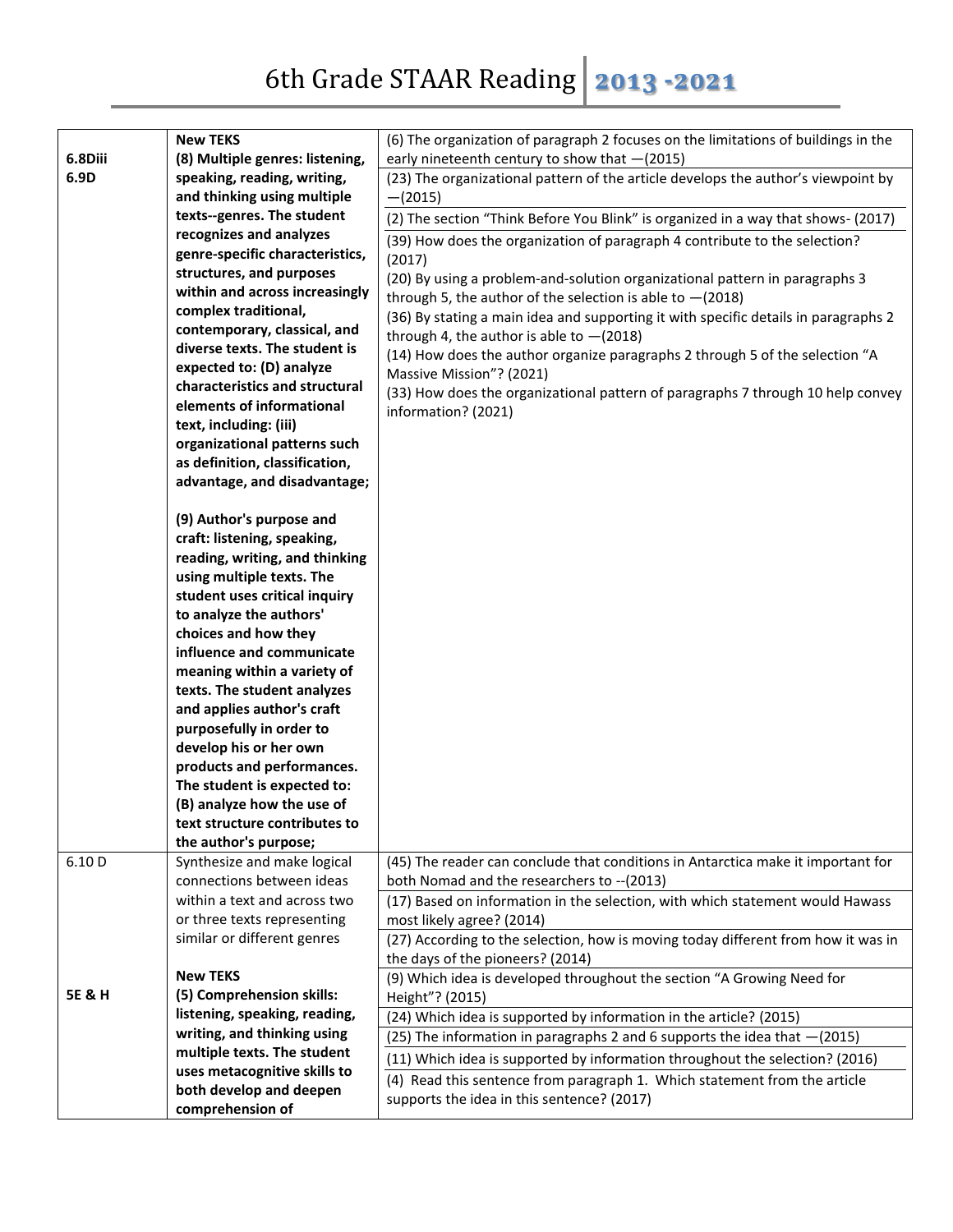|           | increasingly complex texts.<br>The student is expected to:<br>(E) make connections to<br>personal experiences, ideas<br>in other texts, and society;<br>(H) synthesize information to<br>create new understanding;<br>Reading/Comprehension of Informational Text/Persuasive Text.<br>analysis. Students are expected to: | (5) Which sentence from the article helps explain why staring at a computer<br>screen affects blink rates? (2017)<br>(40) Which idea does the author develop throughout the selection? (2017)<br>(39) Based on the information throughout the selection, how do the native<br>people of Zulia feel about the Catatumbo Lightning? (2018)<br>(12) What can the reader conclude from paragraphs 5 through 8? (2019)<br>(35) Which idea is supported throughout the selection? (2019)<br>(31) Which idea about the ancient Egyptians is supported by information in<br>paragraphs 4 and 14? (2021)<br>Students analyze, make inferences and draw conclusions about persuasive text and provide evidence from text to support their |
|-----------|---------------------------------------------------------------------------------------------------------------------------------------------------------------------------------------------------------------------------------------------------------------------------------------------------------------------------|---------------------------------------------------------------------------------------------------------------------------------------------------------------------------------------------------------------------------------------------------------------------------------------------------------------------------------------------------------------------------------------------------------------------------------------------------------------------------------------------------------------------------------------------------------------------------------------------------------------------------------------------------------------------------------------------------------------------------------|
| <b>SE</b> | <b>TEKS</b>                                                                                                                                                                                                                                                                                                               | <b>Question Stems</b>                                                                                                                                                                                                                                                                                                                                                                                                                                                                                                                                                                                                                                                                                                           |
| 6.11      | Students analyze, make                                                                                                                                                                                                                                                                                                    | (37) The primary method Jelissa uses to express her message is to $-(2014)$                                                                                                                                                                                                                                                                                                                                                                                                                                                                                                                                                                                                                                                     |
| Fig 19 D  | inferences and draw<br>conclusions about persuasive                                                                                                                                                                                                                                                                       | (38) Which sentence best explains the reason for Jelissa's concern about the<br>original project idea? (2014)                                                                                                                                                                                                                                                                                                                                                                                                                                                                                                                                                                                                                   |
|           | text and provide evidence                                                                                                                                                                                                                                                                                                 | (39) Jelissa appeals to her teammates by $-(2014)$                                                                                                                                                                                                                                                                                                                                                                                                                                                                                                                                                                                                                                                                              |
|           | from text to support their<br>analysis.                                                                                                                                                                                                                                                                                   | (41) Jelissa most likely thinks that once her team members read her e-mail<br>message, they will -(2014)                                                                                                                                                                                                                                                                                                                                                                                                                                                                                                                                                                                                                        |
|           |                                                                                                                                                                                                                                                                                                                           | (32) Paragraphs 5, 6, and 8 help support the author's argument by $-$ (2016)                                                                                                                                                                                                                                                                                                                                                                                                                                                                                                                                                                                                                                                    |
|           |                                                                                                                                                                                                                                                                                                                           | (34) In paragraph 4, Katie includes specific information from the Texas                                                                                                                                                                                                                                                                                                                                                                                                                                                                                                                                                                                                                                                         |
|           | <b>New TEKS</b><br>Persuasive text is not                                                                                                                                                                                                                                                                                 | Commission on Environmental Quality in order to - (2016)                                                                                                                                                                                                                                                                                                                                                                                                                                                                                                                                                                                                                                                                        |
|           | referenced in the revised                                                                                                                                                                                                                                                                                                 | (35) Which of the author's arguments is based on faulty reasoning? (2016)                                                                                                                                                                                                                                                                                                                                                                                                                                                                                                                                                                                                                                                       |
|           | TEKS. However,<br>argumentative text is                                                                                                                                                                                                                                                                                   | (36) Based on the author's comments in her letter, the reader can conclude that<br>the Beautification Club has $-$ (2016)                                                                                                                                                                                                                                                                                                                                                                                                                                                                                                                                                                                                       |
|           | included in SEs 8(E)(i)-(iii).                                                                                                                                                                                                                                                                                            | (38) Which sentence from the letter shows that Katie has considered an opposing<br>viewpoint? (2016)                                                                                                                                                                                                                                                                                                                                                                                                                                                                                                                                                                                                                            |
|           | Reading/Comprehension of Informational Text/Procedural Text.                                                                                                                                                                                                                                                              |                                                                                                                                                                                                                                                                                                                                                                                                                                                                                                                                                                                                                                                                                                                                 |
| <b>SE</b> | <b>TEKS</b>                                                                                                                                                                                                                                                                                                               | Students understand how to glean and use information in procedural texts and documents.                                                                                                                                                                                                                                                                                                                                                                                                                                                                                                                                                                                                                                         |
| 6.12      | Students understand how to                                                                                                                                                                                                                                                                                                | <b>Question Stems</b><br>(11) The author organizes information from the article into a bar graph most                                                                                                                                                                                                                                                                                                                                                                                                                                                                                                                                                                                                                           |
| Fig 19 D  | glean and use information in                                                                                                                                                                                                                                                                                              | likely to make it easier for the reader to $-(2015)$                                                                                                                                                                                                                                                                                                                                                                                                                                                                                                                                                                                                                                                                            |
|           | procedural texts and                                                                                                                                                                                                                                                                                                      |                                                                                                                                                                                                                                                                                                                                                                                                                                                                                                                                                                                                                                                                                                                                 |
|           | documents                                                                                                                                                                                                                                                                                                                 |                                                                                                                                                                                                                                                                                                                                                                                                                                                                                                                                                                                                                                                                                                                                 |
|           |                                                                                                                                                                                                                                                                                                                           |                                                                                                                                                                                                                                                                                                                                                                                                                                                                                                                                                                                                                                                                                                                                 |
|           | Reading/Comprehension of Informational Text/Procedural Text.                                                                                                                                                                                                                                                              | Students understand how to glen and use information in procedural texts and documents.                                                                                                                                                                                                                                                                                                                                                                                                                                                                                                                                                                                                                                          |
| <b>SE</b> | <b>TEKS</b>                                                                                                                                                                                                                                                                                                               | <b>Question Stems</b>                                                                                                                                                                                                                                                                                                                                                                                                                                                                                                                                                                                                                                                                                                           |
| 6.12B     | Interpret factual, quantitative,                                                                                                                                                                                                                                                                                          | (3) Based on the labels in the diagram of the human eye, the reader can conclude                                                                                                                                                                                                                                                                                                                                                                                                                                                                                                                                                                                                                                                |
|           | or technical information                                                                                                                                                                                                                                                                                                  | that $-(2017)$                                                                                                                                                                                                                                                                                                                                                                                                                                                                                                                                                                                                                                                                                                                  |
|           | presented in maps, charts,                                                                                                                                                                                                                                                                                                | (37) The map of Lindbergh's flight path helps the reader understand -(2019)                                                                                                                                                                                                                                                                                                                                                                                                                                                                                                                                                                                                                                                     |
|           | illustrations, graphs, timelines,<br>tables, and diagrams.                                                                                                                                                                                                                                                                |                                                                                                                                                                                                                                                                                                                                                                                                                                                                                                                                                                                                                                                                                                                                 |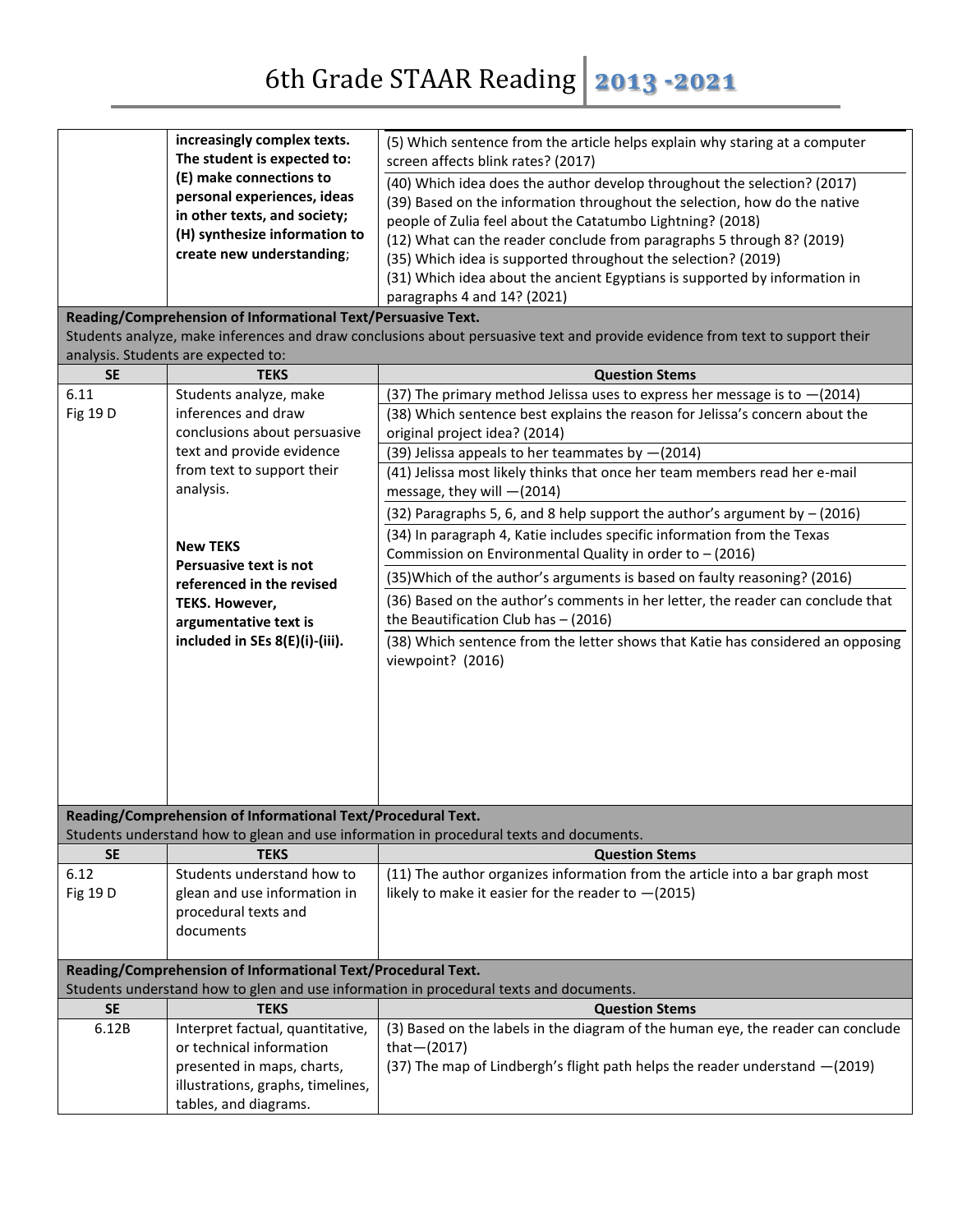## **Reading/Media Literacy.**

Students use comprehension skills to analyze how words, images, graphics, and sounds work together in various forms to impact meaning. Students will continue to apply earlier standards with greater depth in increasingly more complex texts. Students are expected to:

| <b>SE</b>                                       | <b>TEKS</b>                   | <b>Question Stems</b>                                                              |
|-------------------------------------------------|-------------------------------|------------------------------------------------------------------------------------|
| 6.13                                            | Students use comprehension    | (48) The photograph after paragraph 17 helps readers -- (2013)                     |
| Fig 19 D                                        | skills to analyze how words,  | (16) The photograph below paragraph 2 is included with the selection to help the   |
|                                                 | images, graphics, and sounds  | reader understand how -(2014)                                                      |
|                                                 | work together in various      | (40) Which idea from the e-mail does the circle graph emphasize? (2014)            |
|                                                 | forms to impact meaning.      | (30) The photographs of Mr. Evolta support the information in the selection by $-$ |
|                                                 | Students will continue to     | (2015)                                                                             |
|                                                 | apply earlier standards with  | (45) Based on the photographs in the selection, the reader can conclude that       |
|                                                 | greater depth in increasingly | Fotheringham - (2015)                                                              |
|                                                 | more complex texts            | (18) Which idea best expressed in the cartoon at the end of the selection? (2016)  |
|                                                 |                               | (39) What does the author's inclusion of the sample signs after paragraph 7        |
|                                                 |                               | reveal about her? (2016)                                                           |
|                                                 |                               | (13) The photograph and caption next to paragraphs 5 and 6 in the selection        |
|                                                 |                               | convey the idea that the nest cavity $-$ (2019)                                    |
|                                                 |                               | (15) The photograph and caption below paragraph 1 help the reader understand       |
|                                                 |                               | that $-$ (2019)                                                                    |
|                                                 |                               | (38) Which detail form the selection is best supported by Mole's living            |
|                                                 |                               | photograph of Lady Liberty? (2017)                                                 |
| 6.13A                                           | Explain messages conveyed in  | (7) The message conveyed by the photographs is that --(2013)                       |
|                                                 | various forms of media        | (4) Which idea from the article does the photograph of the Burj Khalifa            |
|                                                 |                               | emphasize? (2015)                                                                  |
| <b>Reading/Comprehension Skills (Figure 19)</b> |                               |                                                                                    |

Reading/Comprehension Skills. Students use a flexible range of metacognitive reading skills in both assigned and independent reading to understand an author's message. Students will continue to apply earlier standards with greater depth in increasingly more complex texts as they become self-directed, critical readers. The student is expected to:

| <b>SE</b> | <b>TEKS</b>                   | <b>Question Stems</b>                                                                   |
|-----------|-------------------------------|-----------------------------------------------------------------------------------------|
| Fig 19 F  | Make connections (e.g.,       | (37) The speaker in the poem and the narrator of the selection are <b>both</b> --(2013) |
|           | thematic links, author        | (38) In what way do the speaker in the poem and the narrator of the selection           |
|           | analysis) between and across  | differ? (2013)                                                                          |
|           | multiple texts of various     | (39) Both the poem and the selection end with a feeling of --(2013)                     |
|           | genres and provide textual    | (40) One difference between the speaker in the poem and the narrator of the             |
|           | evidence                      | selection is that the speaker -- (2013)                                                 |
|           |                               | (30) Which statement could be supported by both the poem and the selection?             |
|           |                               | (2014)                                                                                  |
|           | <b>New TEKS</b>               | (31) Information in <b>both</b> the poem and the selection suggests that pioneers       |
| 6.5E      | (5) Comprehension skills:     | crossing the prairie $-(2014)$                                                          |
| 6.6A      | listening, speaking, reading, | (32) Both the poet and the author of the selection portray the prairie as $-(2014)$     |
|           | writing, and thinking using   | (33) One difference between the poem and the selection is that the selection            |
|           | multiple texts. The student   | suggests that $-(2014)$                                                                 |
|           | uses metacognitive skills to  | (31) Which of the following is a major difference between Smart Bird in "Looking        |
|           | both develop and deepen       | to the Sky" and Mr. Evolta in "The Ironman Robot"? (2015)                               |
|           | comprehension of              | (32) One way "Looking to the Sky" and "The Ironman Robot" are similar is that           |
|           | increasingly complex texts.   | they both $-(2015)$                                                                     |
|           | The student is expected to:   | (33) One difference between "Looking to the Sky" and "The Ironman Robot" is             |
|           | (E) make connections to       | that only "The Ironman Robot" provides information about $-(2015)$                      |